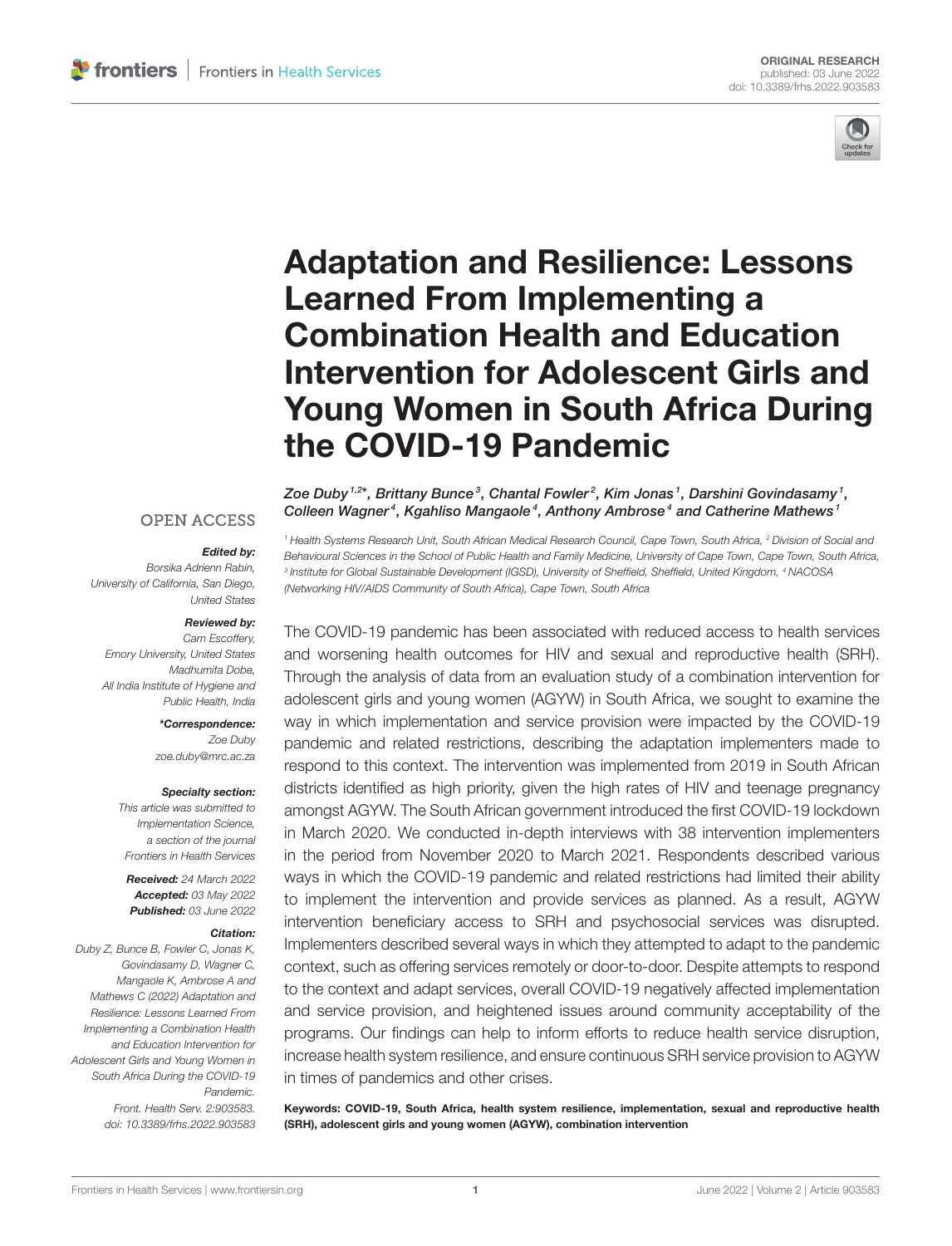#### INTRODUCTION

#### Background to the Intervention

In South Africa, adolescent girls and young women (AGYW) account for over 67% of new HIV infections, acquiring HIV at twice the rate of their male counterparts [\(1\)](#page-13-0). Additionally, estimates suggest that 30% of AGYW aged between 10 and 19 years in South Africa experience pregnancy, with over 65% of these pregnancies being unintended [\(2\)](#page-13-1). South Africa's National Strategic Plan, 2017–2022 singled out AGYW given their "extraordinarily high incidence of HIV" [\(3\)](#page-13-2). Since the disproportionate HIV risks faced by AGYW are due to a range of social and structural inequities that shape and constrain HIV-risk behaviors, comprehensive multilevel HIV prevention interventions comprising behavioral and structural interventions that aim to address individual, social, and structural drivers of HIV, in addition to biomedical interventions, have been identified as a critical action in efforts to reduce HIV infections [\(1,](#page-13-0) [4\)](#page-13-3). Combination HIV prevention and care interventions, inclusive of biomedical, behavioral and structural components, are one of the key strategies for reaching the 90-90-90 targets and achieving the Sustainable Development Goal (SDG) of ending the HIV epidemic by 2030 [\(4,](#page-13-3) [5\)](#page-13-4). In response to emerging epidemiological data reflecting the enormously disproportionate burden of HIV on AGYW, the Global Fund to Fight AIDS, TB and Malaria invested in a new program led by the South African government and supported by global health partners. The goal was to implement a program encompassing long-term measures to address structural barriers that enhance AGYW vulnerability and disproportionate risk, and the intervention's specific aims were to increase retention in school, decrease HIV incidence, decrease teenage pregnancy, decrease gender-based violence and increase economic opportunities for AGYW aged 15–24 in 12 high priority districts in South Africa using a combination of structural, behavioral and biomedical approaches.

Implementation of the intervention began in 2019, managed by three non-governmental organizations (NGOs) functioning as "Principal Recipient" (PR) organizations. These organizations sub-contracted additional NGOs to implement the intervention components, functioning as "Sub-Recipients" (SRs) of the grant. Implementers received support from the South African National AIDS Council (SANAC) through the Country Coordinating Mechanism (CCM). The intervention design conceived that with guidance from the CCM, Technical Advisors and SANACconvened technical working groups (TWGs), PRs would engage government departments such as Department of Health (DOH), Department of Basic Education (DBE), Department of Social Development (DSD) and Department of Women, Youth and Persons with Disabilities at national, provincial and districtlevels, facilitating access and collaborative relationships. PRs would work closely with district support partners, local SRs, and existing community and faith based organizations, to engage with and reach AGYW by operationalizing the program.

AGYW were introduced to the intervention through a number of entry points and referred to receive services via two main service components called the "core service", received first, and "layered services", additional biomedical, behavioral and structural services depending on the needs of the beneficiary, to be delivered over time. The core intervention services consisted of three main activities: demand creation, risk and vulnerability assessments and individualized followup service plans. Core services also included HIV, TB and gender-based violence (GBV) screening, the offer of HIV testing and male and female condoms, and HIV, TB, STI, and GBV information. Core services were intended to be delivered in schools, Technical Vocational Education and Training (TVET) colleges and community safe spaces, and provided to each AGYW every 6 months. Based on identified risks and needs, the program tailored a set of behavioral, biomedical and structural services in the form of "layered services", to ensure each AGYW received services responsive to her specific risks and needs. Layered Services included comprehensive biomedical services from mobile or fixed clinics in/near schools and in communities, behavioral services delivered at safe spaces and other settings in communities, and structural services delivered at safe spaces and other settings in communities focused on AGYW but also on changing norms and raising awareness of GBV among men, boys, parents, and caregivers.

#### COVID-19 Pandemic Context

Lessons from prior health crises have demonstrated that the impact of an epidemic on a population's SRH remain poorly understood and ill-recognized, due to the fact that these impacts are not directly caused by the epidemic's characteristic infectious disease, but rather due to SRH service provision being disrupted when health systems are under pressure [\(6,](#page-13-5) [7\)](#page-13-6). Past humanitarian crises have led to reduced access to services for contraceptives, termination of pregnancy, antenatal care, HIV testing and treatment, GBV, and mental health care services; similarly the COVID-19 pandemic has been associated with reduced access to health services and a worsening in health outcomes for HIV and SRH, adversely affecting women and girls' access to SRH services including prevention commodities, contraceptives, HIV and STI care [\(8](#page-13-7)[–11\)](#page-13-8). Across the globe, COVID-19 lockdown restrictions, a prioritization of health funds for the pandemic, disruptions to the manufacture and supply of SRH commodities, redeployment of health workers to the frontline response, absenteeism of health workers due to fear of infection or illness, suspension of "non-essential" services, service closures and fear of contracting COVID-19 at health facilities, have resulted in reduced access to SRH and social protection services [\(10,](#page-13-9) [12](#page-13-10)[–14\)](#page-13-11). Additionally, people already on the margins of society, whose human rights are least protected, such as women and adolescents, are likely to be disproportionately affected by the lack of access to routine health care, as well as the economic and social consequences of the COVID-19 pandemic, as pre-existing inequalities and health disparities are amplified [\(6,](#page-13-5) [9,](#page-13-12) [11,](#page-13-8) [12\)](#page-13-10). Evidence suggests that the COVID-19 pandemic has led to a sharp decline in SRH service access for adolescent girls and young women (AGYW) in lowand middle-income countries, consequentially leading to adverse impacts on AGYW's access to health and psychosocial services, as well as social protection [\(12\)](#page-13-10). Estimates suggest that early pregnancies have increased by as much as 65% in member states of the Southern African Development Community [\(15\)](#page-13-13).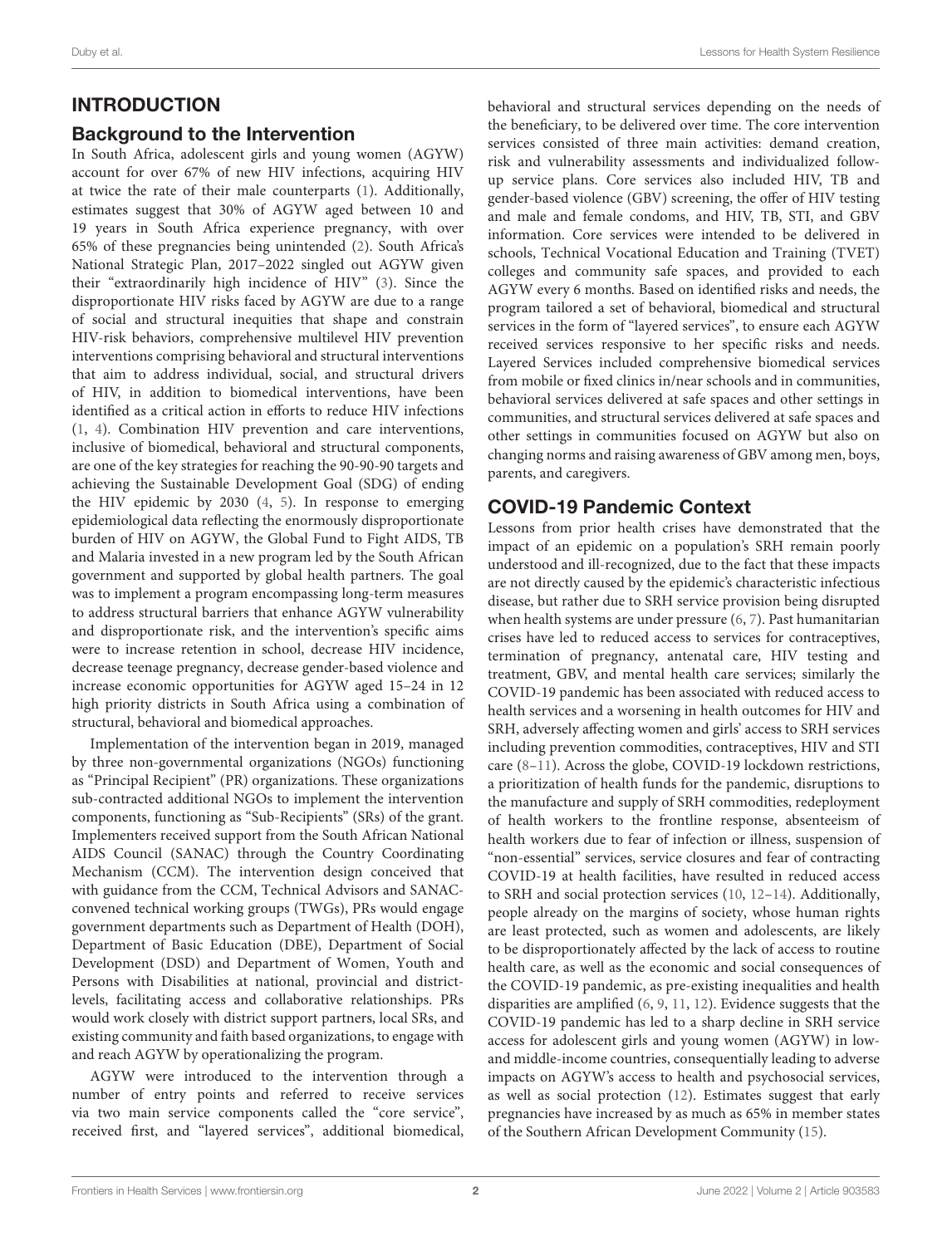In response to the first diagnosed case of SARS-CoV-2 (COVID-19) in South Africa in March 2020, the government declared a national state of disaster and announced an initial 21-day nationwide "lockdown" [\(16,](#page-13-14) [17\)](#page-13-15). During the rest of 2020, and into 2021, a series of lockdowns and restrictions of varying intensity, or "levels" were implemented, in response to the pandemic "waves" and number of COVID-19 infections [\(16\)](#page-13-14). The five-level COVID-19 alert system introduced by the South African government followed a risk-adjusted approach guided by criteria such as the level of infections and rate of transmission, the capacity of health facilities, and the extent of the implementation of public health interventions. "Alert Level 1" indicating a low virus transmission with "high health system readiness"; "Alert Level 5" indicating a high virus transmission with "low health system readiness".<sup>[1](#page-2-0)</sup> Several waves of COVID-19, and the ensuing lockdowns and government imposed restrictions, have significantly disrupted existing health services and interventions, with interruptions in supply chains, diversion of resources, patient and provider fears of infection, transport challenges, closure of facilities, staff shortages, paring down of services, and stock outs of medicines and commodities [\(17](#page-13-15)[–19\)](#page-13-16). In terms of SRH services, contraceptive access was hampered, fewer people were tested for HIV and consequently fewer people were initiated on HIV treatment, and access to counseling, maternal and child health services were limited [\(17,](#page-13-15) [19\)](#page-13-16).

The South African government's monitoring data shows that the number of women and girls receiving contraceptives was lower in 2020 than in the previous year, and emerging evidence points toward increased HIV infection rates amongst AGYW since the start of the pandemic [\(20,](#page-13-17) [21\)](#page-13-18). Disruptions in the provision of sexual and reproductive health (SRH) services to South African AGYW caused by COVID-19 are likely to have exacerbated existing challenges and barriers to access faced by this population, resulting in increased adolescent pregnancies and HIV-infections [\(19\)](#page-13-16). In recognition that continuous provision of health services, including SRH services, is vital in order to support and improve AGYW health, South African health service providers and implementing organizations have attempted to adapt to the pandemic context through various means, including increasing the services available remotely (telemedicine), and expanding medicine dispensary and commodity provision options [\(17\)](#page-13-15). However, despite these modifications and adaptations, the provision of routine health services across South Africa was negatively impacted [\(17\)](#page-13-15).

This study aimed to examine the extent to which the context of the intervention has affected implementation, with a specific focus on the COVID-19 pandemic and related restrictions. In the analysis presented in this paper we sought to examine the way in which a South African combination SRH intervention for AGYW was impacted by the COVID-19 pandemic and related restrictions, and describe the strategies implementers employed to adapt to this context. For frameworks with which to interpret our findings, we used the concepts of health system resilience, alongside the concept of adaptation and modification. Adaptation and modification have refer to a process of either deliberate or proactive alteration to an intervention, in order to improve effectiveness or appropriateness, to react to an unanticipated event or given context [\(22\)](#page-13-19). The concept of resilience refers to the ability of health systems to effectively respond to crises and shocks, while maintaining core functions, and based on lessons learned, dynamically adapt and modify the system to respond to context [\(23\)](#page-13-20). Health system crises brought on by pandemics such as COVID-19 provide a platform through which to learn and strengthen health systems, increasing their preparedness and ability to adapt to contextual needs, enabling them to effectively respond to crisis scenarios, whilst ensuring continuity in service provision [\(23–](#page-13-20)[25\)](#page-13-21). We use an adapted FRAME reporting method [\(22\)](#page-13-19) to present findings on adaptations and modifications made to the intervention. By assessing adaptation and resilience strategies adopted by implementers in this context, our findings can help to provide evidence with which understand how to ensure SRH health system resilience in times of pandemics and other major events. We discuss the adaptations implementers made to respond to this context, to inform the implementation of similar interventions in the future.

#### **METHODS**

The HERStory[2](#page-2-1) study<sup>2</sup> was a process evaluation of the AGYW combination intervention, conducted by an external evaluation team. The sample was drawn from 6 of the 12 sub-districts in which the intervention was being implemented, comprising two sub-districts per PR, as follows: Klipfontein, Cape Town (Western Cape), King Cetshwayo (KwaZulu Natal), Ehlanzeni (Mpumalanga), Rustenburg (North West), Nelson Mandela Bay (Eastern Cape), and Thabo Mofutsanyana/Dihlabeng (Free State). The sample included 38 implementer respondents, comprising 27 program managers and facilitators, four healthcare workers, and seven social workers.

Individual in-depth interviews (IDIs) were conducted telephonically in the period from November 2020 to March 2021, following semi-structured interview topic guides. Interviews explored contextual factors that may have shaped the delivery of the intervention, specifically focusing on the ways in which the context of the COVID-19 pandemic and related lockdown restrictions impacted implementation of the intervention. We asked respondents to describe contextual factors that affected implementation, with a specific focus on how shocks and stressors related to COVID-19 affected implementation. A multilingual team of female social scientists, who were independent from the intervention implementation, and had received training on the protocol, study specific methods and research tools, and human subject research ethics, conducted interviews in participants' language of choice. Interviews were audio-recorded with participants' consent, transcribed verbatim or translated into English as necessary, and reviewed for accuracy.

Analysis was conducted by a team of three analysts, using an iterative thematic approach. Verbatim or translated transcripts

<span id="page-2-1"></span><sup>2</sup>More details on HERStory2 study can be found at [https://www.samrc.ac.za/](https://www.samrc.ac.za/intramural-research-units/healthsystems-herstory) [intramural-research-units/healthsystems-herstory](https://www.samrc.ac.za/intramural-research-units/healthsystems-herstory)

<span id="page-2-0"></span><sup>1</sup> South African Government Gazette 43599, 7 August 2020.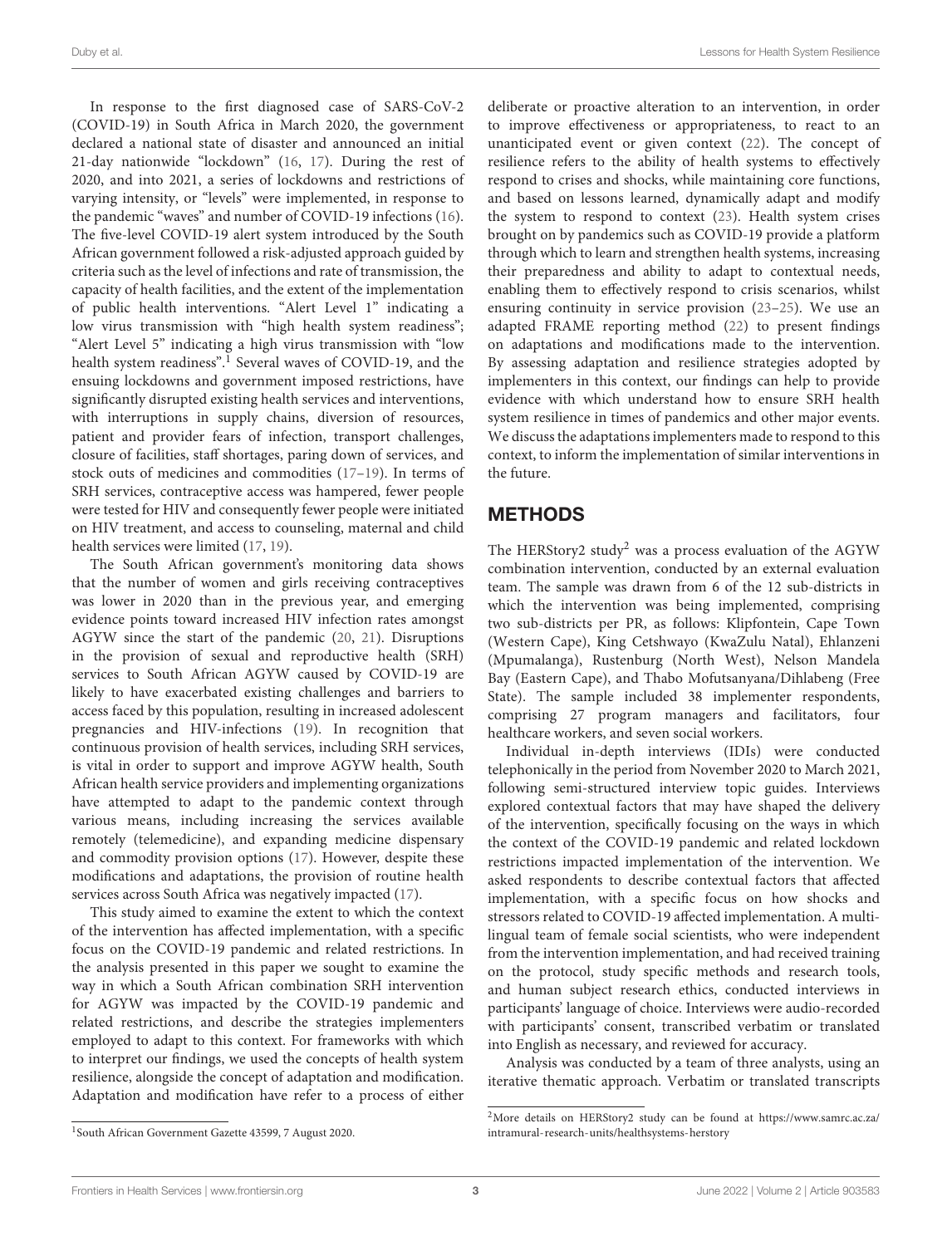were analyzed first through identification of emergent key themes and topics in initial readings. The analysis process evolved iteratively through a deductive and inductive process, reflecting on the study's key objectives and topics that emerged through reviewing the data. As themes emerged during preliminary analysis, the initial codebook reflecting the evaluation study's key aims, underwent continuous refinement, through discussions between analysts. Codes included in the analysis presented in this paper included COVID-19, Context, Intervention and Implementation, among others. Analysis involved collaborative interpretation in which research team members engaged in data immersion and familiarization, documenting theoretical and reflective thoughts that developed through immersion in the data, and sharing growing insights about the research topic during regular team discussions. Analytic memo-ing was conducted in parallel, capturing analysts' reflections and interpretations. Through memo-ing, data exploration was enhanced, continuity of conception and contemplation was enabled and communication was facilitated [\(26\)](#page-13-22). The use of analytic memos created an important extra level of narrative: an interface between the participants' data, the researchers' interpretations and wider theory. Memos also formed part of the summary process, in which analysts articulated interpretations of the data in a more concise format.

The South African Medical Research Council Research Ethics Committee (EC036-9/2020) approved the study protocol. All participants provided informed consent for participation.

#### FINDINGS

#### **Recruitment**

In the initial intervention conception, recruitment and demand creation activities were intended to be based at school and Technical Vocational Education and Training (TVET) colleges, at community venues, or through mobile or outreach health services such as HIV-testing events. It was anticipated that implementers would use a variety of strategies to recruit AGYW into the program, including career jamborees, community dialogues, demand creation and community outreach activities conducted at community hotspots. However, restrictions placed on gatherings by the South African Government, as per the Disaster Management Act (Act 57 of 2002) made recruiting new AGYW into the program challenging. As one implementer explained, "those mass activities... community campaigns. . . school jamborees, mass events, of course they were not implemented".

Outreach and community-based recruitment activities were hampered by lockdown restrictions, social distancing measures, and fear. Additionally, implementers questioned the value and importance of continuing with recruitment activities during this time of crisis: "We couldn't find more kids on the streets because the instruction was that they should stay at home. . . We just go to the clinic or we walk down the streets looking for those kids that we can enroll or conduct repeat core (services)... it's like we're selling policies and I don't like it." Implementers attempted to continue recruitment through visiting households where AGYW lived, however this was also challenging, and not always acceptable to

the community: "Recruiting becomes very difficult... I go to a family because there are girls, but they refuse to let me in. When it comes to recruiting the girls, COVID has had a huge effect."

#### Retention

As it was conceptualized, strategies for retaining enrolled AGYW beneficiaries in the intervention included the provision of incentives, reminders through WhatsApp groups, event invitations, linkage to care and follow-ups, home- and faceto-face visits. In order to retain AGYW who had already been recruited into the program during COVID-19 lockdowns, implementers attempted to remain in telephonic contact with beneficiaries listed in their databases. However, due to issues with many AGYW beneficiaries having provided staff with incorrect telephone numbers and inaccessible physical addresses, some of these beneficiaries could not be contacted during lockdown. In addition, the intervention's planned 6-monthly follow-up contact with each enrolled AGYW was negatively affected. One reason provided was that AGYW were unwilling to participate in the follow-up contacts over the phone due to the sensitivity of the content: "The challenge that we faced was that we then had girls who were then supposed to come back for their 6-month repeat call... we were then told to do these repeat calls telephonically, but the girls would tell you straight out: 'I am not comfortable talking about my sex life over the phone'."

Implementers explained that many AGYW did not re-enroll in the program even after emerging out of Level-5 lockdown, due to a loss of momentum with AGYW losing interest, and the limited programs on offer deterred continued participation. However, there were also instances where migrant households had moved back to their original homestead in another district or province, possibly due to job losses or general economic shocks and stresses: "When we eventually opened after the lockdown. . . Most of them showed lack of interest, they no longer wanted to be part of the AGYW program... Most of the girls... moved back to the Eastern Cape and they are no longer in Cape Town, which I understand. But those that are in Cape Town, the majority have been refusing to come back".

#### Effects of Educational Institution Closures on Implementation

In the design of the intervention, it was anticipated that the core services would be delivered in schools and TVET colleges. Therefore, the closure of educational institutions greatly affected implementation. During the height of first and second epidemic waves, school closures were instituted, in the periods March– June, and again in July–August 2020 [\(27\)](#page-13-23). During these periods there were no intervention activities offered at schools, dialogues, in-person peer education groups and other group activities. Implementers reported that even after schools began to reopen, they were unable to provide services or extra-curricula activities to in-school AGYW, as schools were prohibited from accepting "visitors" due to COVID-19 regulations. Variations were reported between districts, with some implementers able to return to certain schools from June 2020, whereas in other schools activities were on hold until October 2020, after which most schools reopened. However, in some communities, implementers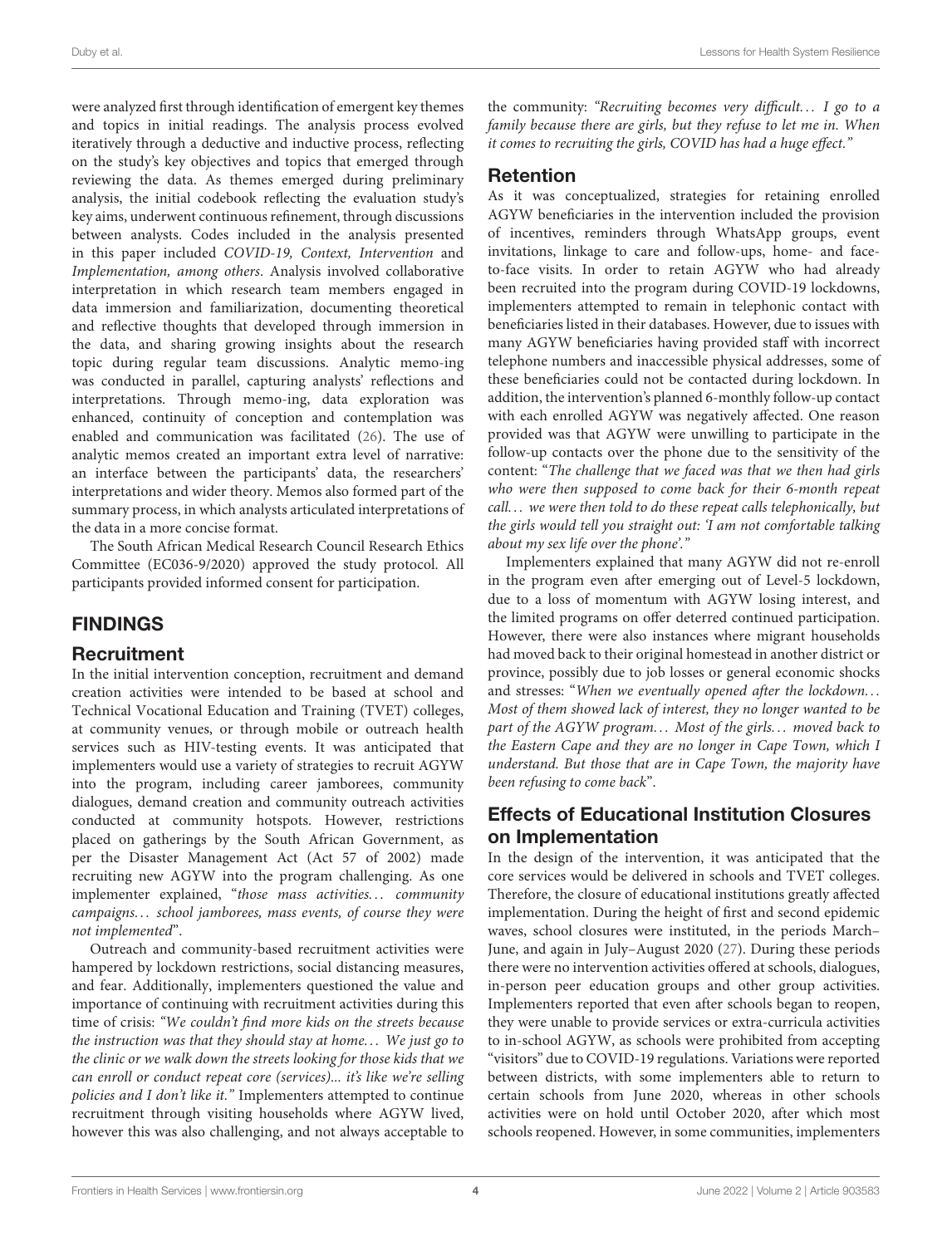only returned to schools in 2021, or at the time this study was conducted, had not yet been given permission to re-enter schools to commence their activities: "When they re-opened in June there was a change... some grades will come this week and other grades will come the following week... There were also some schools which didn't allow us back to their schools because they are saying "there is a circular which is from the district office which says we must not allow any visitors"... when they were back fully in schools, they did allow us to go back to schools... they minimized the interaction between our team and them because of COVID regulations. . . There were some schools which didn't allow us back."

Those implementers who had returned to schools after re-opening described how school staff were hesitant to schedule time for extra-curricula program activities due to the teaching time that had been lost during closures, prioritizing teaching over additional activities. The rotational schedule of students attending school on different days and times also affected implementation. The closure of schools also affected community acceptability, and particularly parental acceptability of the intervention, since the regular means through which implementers engaged with parents through schools were not available: "Since we usually meet with the young women only without their parents... when we want to meet with them on a certain day and listen to their point of views, we sometimes would call them with their parents in one session. But due to COVID-19 and the fact that we cannot bring people together, it is something that has not happened."

Although restrictions meant that regular school-based programs were not able to take place, implementers attempted to modify their program delivery, and provide COVID-19 related support to schools, helping to screening learners, assist with sanitization, and enforce adherence to social distancing measures. This provided implementers with an entry point to the school, and an opportunity to access AGYW for recruitment.

#### Effects of COVID-19 on Risk Assessments and Screening

In the initial program design, it was anticipated that in order to design the optimal service plan for each AGYW beneficiary, her specific risks and needs would be identified through a risk assessment process, to be facilitated by an implementer in a private and confidential session using a person-centered counseling approach. However, social distancing measures during lockdowns meant that these risk assessment and screening processes had to be conducted remotely, over the phone. Implementers questioned the appropriateness of telephonic risk assessments, due to the sensitive nature of the questions, particularly those relating to sexual behavior or experiences of abuse. It was also felt that building the necessary rapport and trust with AGYW over the phone was impossible, as was providing necessary support if AGYW were emotionally triggered by the questions: "Most of our risk assessments are being done over the phone but obviously that has impacted on the quality of our work... you can't see someone's non-verbal communication". Implementers also explained that AGYW also could not speak freely and answer openly in front of their parents, when being interviewed telephonically while at home during lockdown: "Some of our beneficiaries live with parents - they can't be on the phone and talk about the contents of the risk assessment while they are sitting with their parents".

In addition to conducting risk assessments and the 6 monthly repeat assessment telephonically during COVID-19 lockdowns, fieldworkers also attempted home visits to access AGYW. However, this brought about various challenges, as it was not always possible for privacy and confidentiality to be maintained in the household. In cases where assessments had to be conducted in the presence of other household members, confidentiality could be breached. Additionally, conflict arose between implementers and parents in situations where parents were not aware that their daughters were participating in the program, as they had not been informed or given their consent. These experiences suggest that the COVID-19 context also contributed to challenges around parental and community acceptability of the intervention, and highlighted insufficient engagement of parents: "You will meet with parents with problems, asking you how you allowed her kid to enroll without his or her consent?... that they don't want their children enrolled in the program. . . If you're going to ask her sexuality questions and about boyfriends, they can't be free because of the presence of the parents. And if you ask to speak in private with the child, the parent refuses and asks "what is it that you are going to discuss with the child in secret, that I cannot hear?".

#### Effects of COVID-19 on Biomedical Services Provision

Included in the intended intervention design were comprehensive biomedical services that were to be delivered at mobile or fixed clinics in or near schools, and in communities. Contraceptives and pre-exposure prophylaxis (PrEP) were to be provided to AGYW either directly by SRs or through government clinics. Respondents explained that during the COVID-19 pandemic and lockdowns, AGYW access to biomedical services was disrupted, particularly contraceptives, HIV testing and PrEP, raising concerns that teenage pregnancy, HIV and STI infections, would increase: "COVID disturbed everything... when the COVID started we were not allowed to do the community testing... we were only allowed to go to the clinics. . . so we were not able to reach the girls in the community. . . The girls couldn't have a chance now to come to us because of the limitations... and as a result we got a lot of girls that were defaulting now on their appointment days for the family planning".

At the start of the COVID-19 pandemic services were halted, while implementers were developing a strategy to adjust programs to the changing context and to apply for permits to keep offering services. Later on, some implementers resumed offering biomedical services in mobile clinics, however, accessing AGYW proved to be challenging. Events involving HIV-testing had to be canceled due to COVID-19 restrictions on gatherings: "We usually do events for the girls, for mass (HIV) testing and some sort of dialogue... They had to postpone that until further notice, until the lockdown was lifted". While events were prohibited, implementers attempted to provide HIV testing at their mobile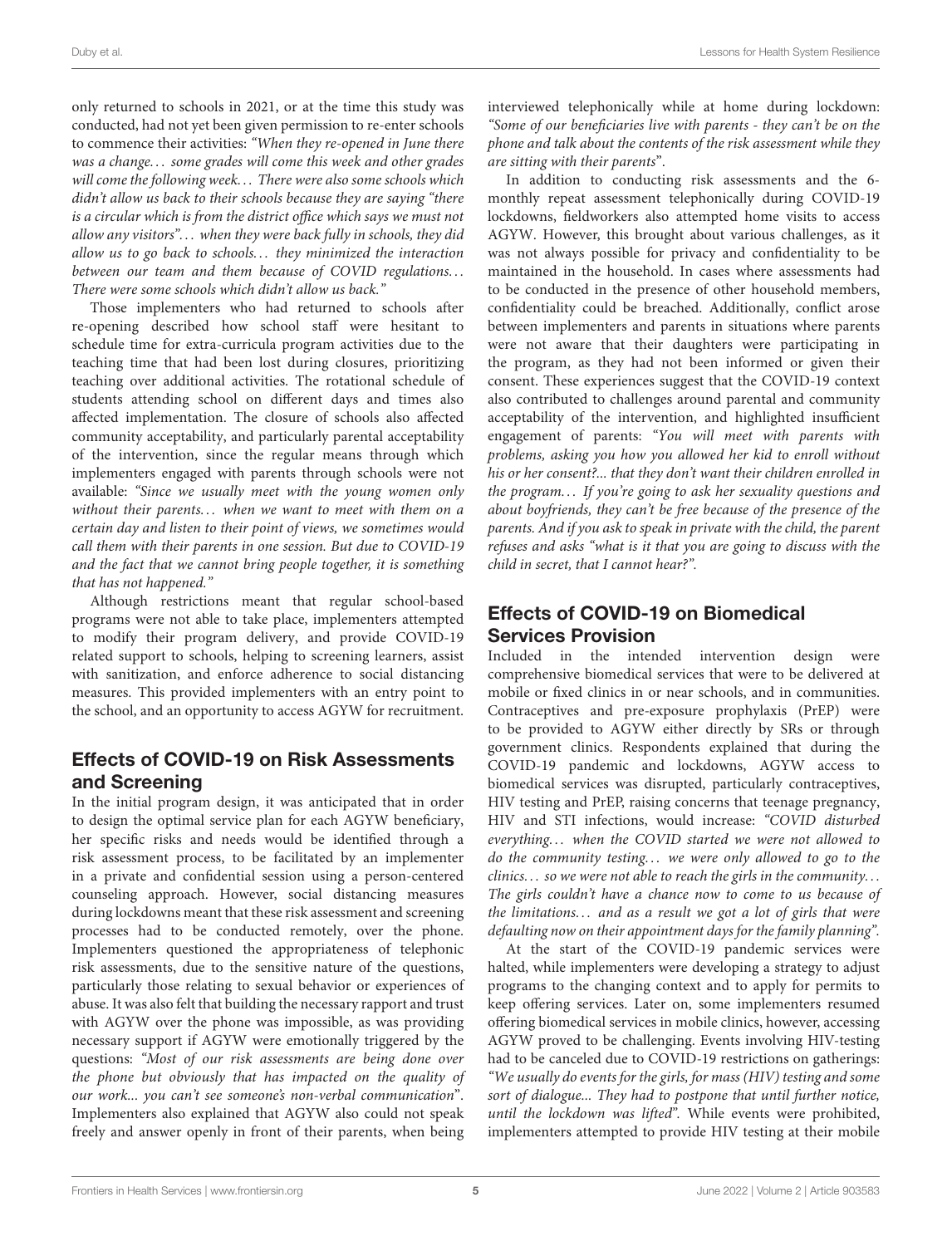truck, however some AGYW believed the mobile truck was for COVID-19 testing and were afraid to approach it: "During the first lockdown, we all stopped (providing services)... Then a go ahead was given later on, and we continued with the program. . . It did have an impact because the turn out was not as usual. . . some were even afraid of the truck, thinking it is there for COVID test. They do not even want to pass near it". Providing program services in the clinic setting was especially challenging during the height of COVID-19, as AGYW were fearful of going into public health care spaces, due to fear of infection: "If they (AGYW) have to test for HIV they are scared to go there (to the clinic)  $\ldots$ Because remember if you go to these health facilities you might get COVID-19. . . the reason at times they don't want to access the services is because they would say they are scared to be infected". In addition to fear of infection, AGYW were also hesitant to go to clinics as they expected increased waiting times due to COVID-19 protocols: "After recruiting girls, you refer them to the clinic. (But) they won't go because the clinic does not operate normally like before COVID-19". Implementers also explained that AGYW were often unable to get to clinics due to public transport restrictions.

There were also cases reported where staff had contracted COVID-19 or had contact with COVID-19 patients and therefore needed to self-quarantine, which disrupted biomedical service delivery to AGYW: "During COVID... we were staying home, after having some contacts (with COVID patients), some of the children missed their days because we were not there. Some went to the clinics and they chased them away. Some didn't even attempt to go to the clinics when it was their day, especially for family planning".

#### Effects of COVID-19 on Behavioral and Structural Services Provision

As part of the layered behavioral and structural services provided included in the intervention, programs included various groupbased activities, for example psychosocial counseling and support groups, peer education sessions, self-defense classes, and recreational activities. However, as a result of COVID-19 restrictions on gatherings and social distancing regulations, group sessions could not be conducted: "Our trainings were affected because there were limitations in terms of the number of people required in any gatherings. . . most of our trainings were put on hold". During the height of first and second waves, only core intervention services were being provided, and therefore none of the community dialogues, peer education groups or other group activities were able to take place, which caused disappointment amongst AGYW beneficiaries: "We did have a plan of activities. . . to do public speaking and debates with girls from other towns. But we couldn't do it because of COVID-19, and the kids has been so excited".

Even after lockdown regulations were eased and group sessions were allowed to proceed, the limited numbers of AGYW allowed per group activity deterred AGYW from participating: "We would say we have drama clubs and drama groups, but it is limited to 15 (participants)... and then the girls lose interest". Despite the easing of restrictions enabling group sessions to recommence in reduced numbers, social distancing requirements and regulations meant that certain aspects of programs such as self-defense classes which involve physical contact, could not be delivered at all: "Our groups, when we started, when we were on Level 2 or Level 1, they were about 10 (people). . . for the self-defense classes, we had 20 and more, and now they had to be cut down to 10 per group. But they could not even practice some skills in self-defense classes. . . they could not demonstrate (physically) what they needed to do".

Respondents also described the challenges they had experienced when attempting to re-start group sessions after restrictions were eased, as some AGYW were resistant to follow COVID-19 safety procedures or wear masks, due to misconceptions or a lack of information: "The majority of these girls don't want to wear a mask. . . you have to provide them with a mask and then they don't know or understand the significance of wearing a mask. Or sanitizing... when you sanitize them, they will laugh at you... They think that COVID it was for those who were staying in (another province), not here". COVID-19 denialism was also evident in some communities, which meant that AGYW were resistant to adhering to safety protocols: "They don't understand COVID-19 at all... when we were still in Level 5, they were not wearing masks... they don't take COVID-19 seriously, they think it doesn't exist".

#### Effects of COVID-19 on Referrals to Government Services and Other Service Providers

After completing the risk assessment and screening process, implementers held consultations with each AGYW to develop an individualized service plan and discuss the services available to her through referral to various community based and governmental service providers. The approach of the intervention was to refer AGYW to leverage existing services in the community rather than set up duplicate, and less sustainable services.

Referrals to government departments to deliver various services to AGYW were negatively affected by the COVID-19 pandemic. As already described, AGYW were hesitant to go to clinics, due to fear of infection and increased waiting times due to COVID-19 protocols and health workers' task-shifting. Respondents also explained that referrals to the Department of Home Affairs and the DSD were negatively impacted, and service delivery efficiency declined: "COVID also became a blanket term to paper over very systemic inefficiencies everywhere, with schools, with clinics, with police stations, with funders, with every person, every structure that you engage with. COVID became. . . a convenience". Failures to refer to Home Affairs impacted AGYW livelihoods since access to social grants was affected. The intervention's "back-to-school" component was affected by difficulties in accessing the necessary documents such as identity documentation for AGYW to be accepted back into schools once they reopened. Implementers also described several barriers to effective collaboration with DSD due to COVID-19: "DSD... they said that they'll provide support but it hasn't materialized. . . COVID has impacted how we can engage more fully and the offices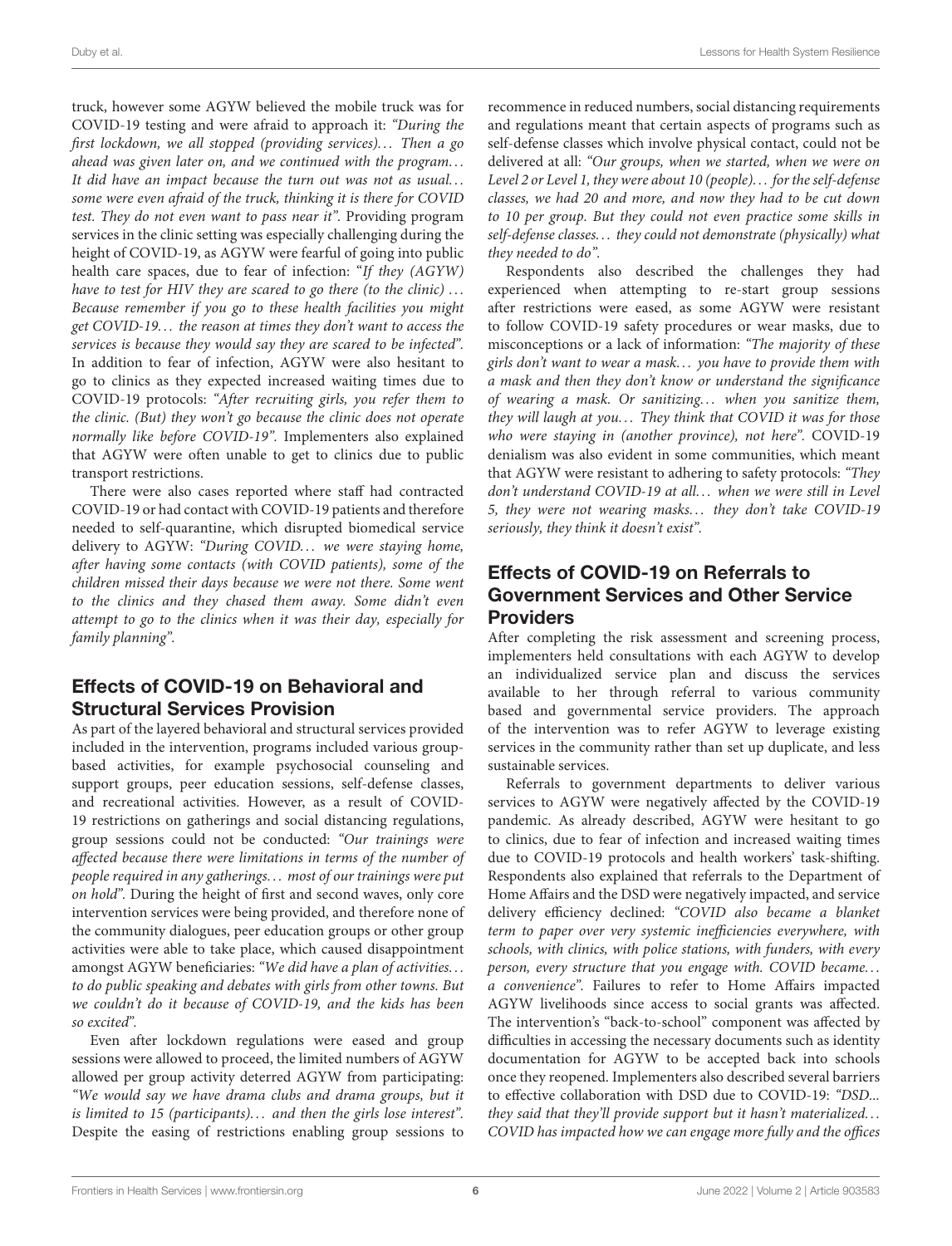are not as open to the public as it maybe could have been in the past. . . I can't say that we have a relationship that's working as yet".

Overall, referral processes with government departments were complex, with context specific issues and idiosyncrasies in each sub-district, dependent on the nature of established working relationships with key personnel in government departments, to whom referrals could be directed to. The success of referrals was dependent on these relationships. In cases where the key contact person passed away, or left their job, it would create new challenges and delays in the referral processes, as implementation teams had to re-establish the referral pathways with new people. Moreover, virtual operations and limited operation periods of government departments also presented further referral challenges.

#### Program Adaptations to Respond to the COVID-19 Context

Responsive modifications and adaptations to the recruitment strategy and intervention design to respond to the challenges of the COVID-19 context included moving away from holding events and group sessions: "We were supposed to have groups, career jamborees... we had to and shift... try and redo them in a different manner". Career jamboree events were replaced with the provision of printed information, education and communication and recruitment materials, and smaller schoolbased events: "With the career jamboree, we have to change from the original jamboree. We have developed a jamboree booklet instead... if we can't (be in schools)  $\ldots$  we print user friendly booklets so that they can have information regardless of COVID-19 happening". Another successful strategy for engaging with AGYW created in response to COVID-19 involved recruiting in mobile units/vehicles inside communities and making use of speakers and a loud hailers to minimize personal contact: "We took the company car... we went into the community... we were calling them on a loud hailer... playing music... that's how we attracted them (AGYW). . . if you are sitting there, just waiting for them to come, it's not going to work".

#### Offering Remote/Virtual Support

Since group sessions were no longer possible, as many services as possible were offered remotely: "For COVID we had to now move from physical sessions to telephonic interventions...". As an adaptation to the context of lockdowns and social distancing, implementers made efforts to remain in contact with AGYW beneficiaries over the phone, offering psychosocial support, providing SRH information and engaging them on social media platforms such as WhatsApp groups: "We had to stop going out to the community when the lockdown started in level 5... so we were calling the girls to check up on them and find out if they're okay... and sending them information like for sexual reproductive health... sending things via WhatsApp". During Level 5 lockdown, offering one-on-one telephonic support and support via WhatsApp groups and Zoom (in limited cases) was one way of ensuring some continuation in contact with AGYW, offering psycho-social support: "It made our job simple when they (management) started providing us with airtime to call the children and set appointments with them, especially if the case is sensitive and needs to be attended at quick then you call them".

One challenge in offering services telephonically was that many AGYW did not have their own cell phones, but shared one with other family members. However, implementers found ways of accessing AGYW despite these challenges: "It's still a challenge but we are making it work... What I usually do, I call and tell the parents that I'm the social worker based in schools... I'm calling just to check up on them (AGYW)... that's how I get them (AGYW) on the phone". The creation of WhatsApp groups was also used an engagement strategy: "The best thing was that we opened a WhatsApp group engaging with these learners and getting them in the community. . . even those who didn't have cell phones, they were using their parents' phones".

#### Offering Door-to-Door Services

During Stage 5 lockdown, some implementers managed to acquire special permits to operate during lockdown, and could continue doing home-visits to AGYW: "We were given the permits, but it was hard you know, working with the permit and going door-to-door to people's houses. Some people were really worried about COVID but we were also going around with COVID tools (PPE equipment)". To circumvent challenges brought by the closure of schools and tertiary institutions, and the lack of AGYW access to clinics during lockdowns, to mitigate discontinuation of PrEP, contraceptives and SRH service provision, some implementers were providing SRH services and counseling services door-to-door: "AGYW were struggling to come and receive these services, so we were doing door-to-door. . . Especially for the ones that are on PrEP, so they received follow-up medication... we were doing door-to-door testing... and then we did one-on-one counseling".

# Successes and Challenges of Responsive Adaptations

Despite the innovative responses of implementers and attempts to adapt services to be provided remotely or door-to-door, not all adaptations were easy to implement or successful. For example, implementers described various challenges in providing psychosocial support over the phone. In some instances, reaching AGYW at home also created conflict with parents and other household members, who were not aware that the AGYW were enrolled in the program. AGYW also experienced discomfort discussing sensitive issues over the phone, or those suffering from abuse in their homes, may not be safe to disclose over the phone: "They can't give psychosocial support on the phone. It's easier when you see somebody because then you see the body language and the expression. They are at home, they are uncomfortable speaking. . . I mean can you imagine if the uncle of the dad is abusing this girl at home and now she has to talk on the phone in front of everybody about the issue". Ethical issues of not being able to provide sufficient support over the phone were raise: "In terms of counseling. . . it's difficult to have a session with a child on the phone because you can't give that support to them... They're not comfortable to talk in front of their families especially the kid which is being abused at home. We can't talk to the child... she doesn't want parents to know, so it has affected us in a very negative way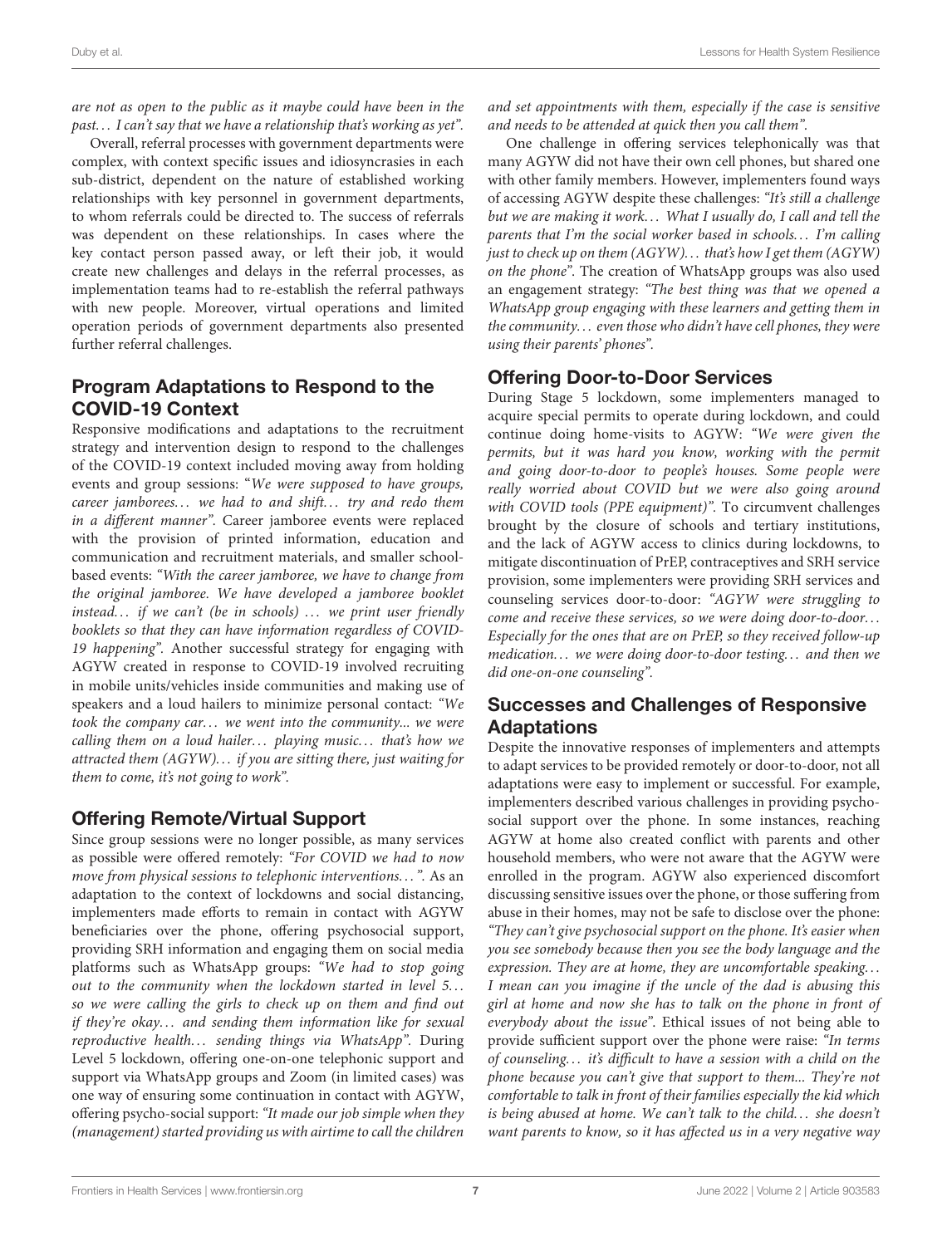#### because now we are unable to provide AGYW with the support that they need".

Some AGYW beneficiaries did not respond well to this new medium of communication and were either unable to participate or unwilling to participate in online or WhatsApp groups or to receive psychosocial support telephonically. In addition, some AGYW beneficiaries did not have either a personal phone or more commonly, access to sufficient data: "Some (AGYW) don't have cell phones, the ones that have phones don't have airtime to make a call and ask for help or support with a certain issue". Even when implementers started using data-free sites, some AGYW had challenges accessing them: "They (AGYW) don't always have data access, so even WhatsApp, some of them couldn't read it (the information we sent)... because they couldn't get to the free sites for network access". Implementers felt that they were demanding too much of AGYW beneficiaries to spend precious data on program activities: "Some of them (AGYW) had a challenge with data. . . they say that we don't have enough data to be always chatting to you on a daily basis". Limited data and network access meant that retaining AGYW in the WhatsApp groups was challenging: "WhatsApp does not work. Facebook very few of them (AGYW) are on Facebook and some of them say: 'Hey, you want to reach me on WhatsApp but you don't buy me data and I don't have Wi-Fi at home'... You form WhatsApp groups with 20 people in it and before you know it you only left with five".

Due to AGYW expressing a preference for in-person faceto-face services, some implementers arranged to continue to provide face-to-face psychosocial support when this was possible, even though group sessions were halted. Some one-on-one psychosocial support services, where AGYW could see a social worker, were arranged through scheduled appointments: "The feedback from the AGYW has been that they don't want to talk over the phone. They actually want the contact face-to-face contact. So, the minute we were able to set up the counseling, I think it was level three, we did face-to-face psychosocial support".

As many of the intervention's services were not available during lockdown, some implementers felt that telephonically contacting AGYW prioritized reaching recruitment targets over service provision, and therefore negatively impacted their ability to offer quality care: "To be honest, even though we did our best, I do not think that we did justice, we did not provide a high-quality service to our beneficiaries. They also did not access the services; none of the services were available during that time. Especially on level 5, there were no services available; so, it was just chasing numbers to be honest... We contacted the young girls and we said we would refer you, but we never did".

Offering door-to-door services also proved challenging for various reasons. In many cases, AGYW and their family members were wary of inviting fieldworkers into their homes due to fear of being infected by field staff, which limited the effectiveness of door-to-door visits. In some communities, rumors circulated that program field staff were actively spreading COVID-19 in the community by doing home visits: "You go to a place and knock (on the door) looking for the child, they think that you are bringing COVID to their homes. They did not trust us at all, to such an extent that it was rumored in some places that we are the ones that bring it (COVID-19) to their homes". There was a mutual fear of infection between and amongst families and implementers:"We were doing door-to-door, but they were chasing us. We tried to make some rapport and make some friendships so that they would trust us... it was so tense! Everyone was scared of everybody, even the co-workers... The lack of trust between the community and us... they think we are the carriers of the COVID to them". Staff themselves were also reluctant to conduct outreach activities. Fieldworkers were concerned about contracting COVID-19 during outreach activities from coworkers or from AGYW and the community: "We couldn't do home visits because we were afraid of getting COVID-19 and the people we were supposed to visit, were also afraid that we will infect them with COVID-19... We were afraid of one another".

Amongst all the challenges brought by the COVID-19 context and restrictions, there were also examples of positive outcomes. For example, one positive adaptation described by implementers was the way in which the new working protocols forced an improvement in staff use of and familiarity with online systems for data management, reporting and virtual meeting platforms. These changes were reported to have lasted beyond lockdown, helping to improve work processes: "The positive is that we innovated as a team, we moved all our work online. People had to quickly adjust to how to operate on Google Drive and how to edit work online... now everything we learnt during COVID is stuck into our work process and has helped us to better manage our data... right now I can tell you what is happening in our data because of those... processes and innovations... for me it is exciting because that is where the world is moving... Google meetings and Zoom meetings".

#### Responding to Community Needs During COVID-19

Some of the implementer respondents expressed views that in general, program funding was not flexible enough to allow responsive real-time adaptations and modifications to the programs. According to some respondents, funding arrangements and budgets had been developed before the pandemic, and in some cases it was not possible for finances to be reallocated to resources and services that would meet specific needs in the pandemic environment, for example providing data to AGYW to access remote services, investments to offer programs virtually, or provide relief packages for AGYW households. Despite the restrictive financial set-up, in some cases implementers tried to be responsive to the increased economic stresses experienced by households. As implementation continued during the pandemic, dedicated COVID-19 response budgets and funding were provided to implementing organizations, to allocate to relief efforts: "We tried to get food parcels, food vouchers, sent to their phones where possible, via other networks... because we're a community development organization, that's what we usually do, so we could also do other things to supplement the program, which was helpful". Some implementers were directly arranging for food parcels and vouchers to be delivered to AGYW households during lockdown: "We were giving them food parcels during COVID... see who has those challenges, that need serious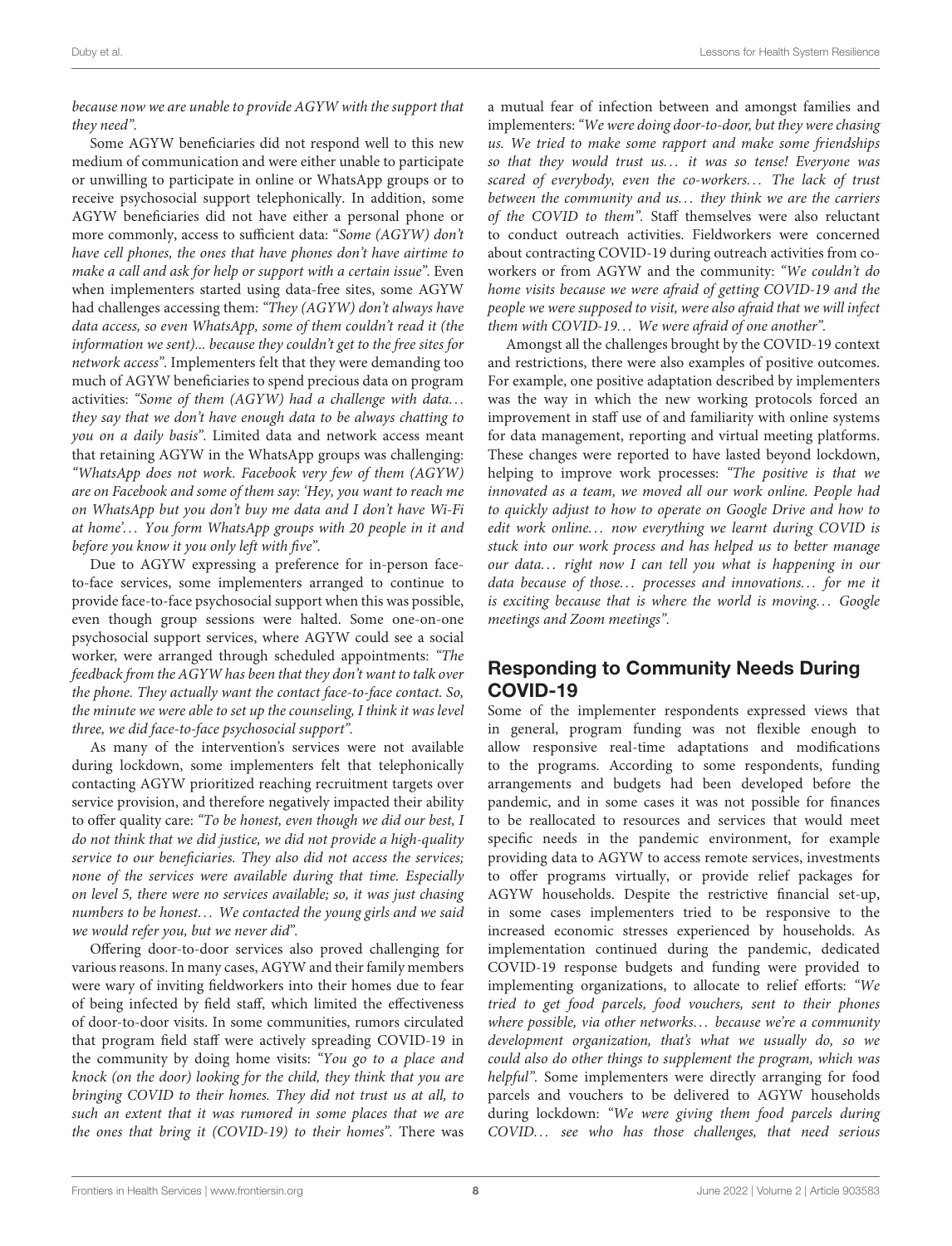attention and refer them to a social worker, and they will get a food parcel". Others were making referrals to social workers and DSD so that AGYW in the poorest households could receive food parcels and psychosocial support: "We engaged with the Department of Social Development, where they can assist. . . Even though we didn't have the capacity to give them the food parcel and what not, but at least we had other stakeholders that are working hand in hand with us, so that they can assist those girls (in need)".

Implementers also assisted clinics and schools to screen for COVID-19: "During the pandemic, we have partnered with the Department of Health, so that we can be in the community and help with screening. During screening we enroll the kids into our programs". Implementers also worked with the Community Action Networks (CANs) that were formed during COVID-19 to support local communities. Fieldworkers would use these opportunities to recruit AGYW into the program: "Some of our team has been working with the Community Action Networks that were formed during COVID and so they have been sourcing the young women, they provide the food and we do the recruitment and engagement and sharing ideas". Field staff were providing information and education to AGYW and their families, equipping with them the knowledge needed to protect themselves against COVID-19 infection: "We were teaching them how to wear a mask, how to wash their hands and we told them about all of the regulations that we should follow for COVID-19".

#### Logistics, Staff Management, and Morale During COVID-19

Respondents described various ways in which they had tried to manage logistics and support staff to keep implementing during COVID-19 in face of the challenges. Implementers described a multitude of barriers to reaching program targets due to COVID-19, which in turn negatively affected staff morale; staff felt that they were not valued, despite facing difficult and often dangerous working conditions, crime and risk of COVID-19 infection: "The staff had to work twice as hard to meet targets. . . you cannot meet in big groups anymore... People don't want them in their homes... nobody's safe". Levels of stress amongst implementers increased as work challenges escalated: "COVID-19 destroyed our lives!... We went to work after that very strict lockdown... We were struggling to reach the numbers because the children are not in the streets, we were not allowed to go to school because the schools are closed... (staff) were stressed because they couldn't find the children. . . a lot of staff contracted COVID-19... (the community) told others that we will bring COVID-19 to them".

Transport logistics for field teams were complicated and prohibitive during lockdown, since regulations limited the number of people who could travel together in a vehicle: "Previously, we were sharing the car but then our manager said, 'only 3 people in a car'. So, it was not easy, we had to travel with 3 people to a site and then come back with the car, to fetch another 3 people, because we are more than 3 in our team. . . it was just consuming time and consuming petrol... it started to be easier when we were allowed 5 in the car".

Managers explained that it was difficult to keep staff motivated during lockdown, since the working environment had become challenging and, in some contexts, unsafe. Staff were worried about catching COVID-19 during outreach activities and inperson services: "We were all worried about getting COVID, but we all need food on the table, so we went out to do what we have to do". Staff felt under pressure to meet the targets that seemed unreasonable given the pandemic context: "It was quite hard to keep staff motivated to do phones and WhatsApp calls to the young women because a lot of the (phone) numbers are wrong, we couldn't find the girls and that did affect staff morale quite a bit. But then coming back we had to push really hard to then catch up on target, because the quarter over COVID. . . our total reach was maybe 29 or 30%".

There were also instances in which staff themselves fell ill, their families were affected or they had been in contact with COVID-19 while some staff members had to be isolated/quarantined. Therefore, implementation was challenging, given that teams were not always complete: "It affects our stats (numbers) because we have to stay home for a while when we have contacts (with someone who is COVIDpositive)... This week someone is ill and then the next week someone is ill, so we were not a complete team".

In any multi-site, complex intervention, staff training needs are complex and on-going. The COVID-19 context added further complexity, with teams having to adapt to the changing context. Respondents described the challenges adapting trainings to an on-line format. Many staff did not have access to computers and internet at home, and it is difficult to ensure the efficacy and quality of training when delivered remotely. Some of the more technical aspects of clinical training need to be practical and in-person.

#### Implementer Recommendations for Implementation During COVID

In light of perceptions that program funding was not flexible enough to allow implementers to adapt the program to the COVID-19 context, respondents felt that they would benefit from having more flexible funding in order to best respond to the changing context and bring some program components online: "The budget also doesn't allow for some of the things that we would like to do; so, a bit of flexibility with the budget so that we can move some of these things online. . . this program is very rigid! There is no room for flexibility... there is a saying that goes: 'adapt or die'. But in this case, it is the program that is not adapting and it is the girls that are dying". Implementers described the ways in which online platforms could better be utilized to deliver and provide psychosocial support that do not involve costs or data expenditure for beneficiaries: "We need to get a way of communicating with them (girls) maybe via Skype but in such a way that they don't get charged on their phones".

In contexts where AGYW homes are not safe or confidentiality cannot be assured, it was felt that services are best provided outside of the home if COVID-19 restrictions allow and if safety protocols can be followed: "For the services to continue, you should remember that for some kids, the problems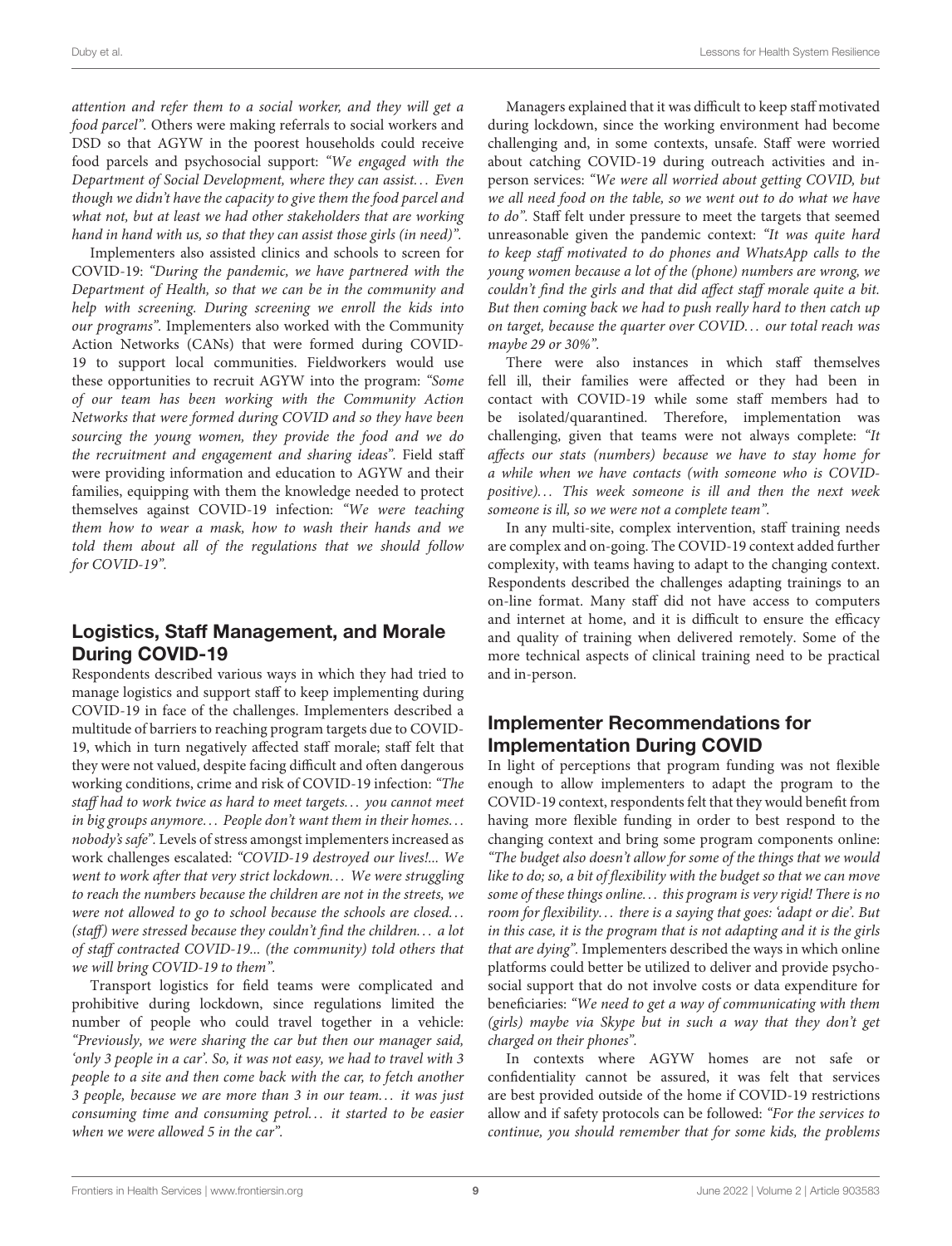are right at home, the abuse is at home where she lives... if we can find a way of continuing with the services despite COVID, that would be good... when COVID subsides there will be more problems, even the child that was better will be in more deep pain".

Implementers described the need to be sufficiently prepared and aware of how programs can be adapted and what measures can be put in place at different levels of COVID-19 lockdown: "We have to look at what elements of the program can be done online and what is the best way to go about it... we also have to look at the different levels of lockdown and how we are going to respond. . . if you are at level 1, this is how you need to implement, and if you are at level 3, this is how you need to further escalate, and then if you go into full lockdown, which is level 5, this is what you are able to do, and this is how you should do it".

#### **DISCUSSION**

Using the concept of health system resilience to frame our findings, we describe how a South African combination SRH intervention for AGYW was impacted by the COVID-19 pandemic and related restrictions, provide details on the various responsive adaptations that were made to implementation, and make recommendations (summarized in **[Table 1](#page-10-0)**). As evident in the narratives of implementer respondents, the COVID-19 restrictions and lockdowns, including the closure of schools, and social distancing measures, have had significant impacts on the implementation of the intervention for AGYW, undermining service provision, impeding recruitment and retention of AGYW beneficiaries, and heightening issues around community acceptability of the intervention. Mid-stream adaptations to respond to the pandemic context included offering remote support through telephone or digital platforms, providing services through door-to-door home visits, the provision of food parcels or referrals to AGYW in need, and collaboration with community based organizations. Adaptations made in response to the challenges implementers faced in continuing to provide services to AGYW beneficiaries during COVID-19 and the lockdowns, varied in their success, providing valuable lessons learned for future preparedness for crisis scenarios.

Implementers attempted to be responsive to the challenges that AGYW beneficiaries and their households were facing during the COVID-19 lockdowns, with increased levels of food insecurity and hunger, compounded by loss of income for families, through the provision of food parcels or referrals to the DSD. However, despite the later addition of the COVID-19 response budget, respondents expressed frustration that the program funding was inflexible, and did not allow for quick and responsive program adaptions to the pandemic context. Respondents felt that more flexible funding could have allowed responsive reallocation of resources to meet contextual needs, for example providing data to AGYW, investments to offer programs virtually, and material support such as food relief packages for AGYW households. Flexibility in financing mechanisms, allowing for reallocation in response to shifting priorities has shown to be a key ingredient for ensuring health system resilience in times of crisis [\(28\)](#page-13-24). The COVID-19 pandemic situation has demonstrated the critical importance of "learning while doing", and models that allow interventions to make real-time adaptations and adjustments to respond to emerging evidence and urgent challenges brought on by or exacerbated by the pandemic, including access to psychosocial support and SRH services, and food insecurity [\(25,](#page-13-21) [29\)](#page-13-25). Future interventions should improve the reporting of and capturing of details regarding the adaptations and modifications made using methods such as FRAME, to facilitate learning in the process of modifying interventions, and ensuring effectiveness of implementation, scale-up, and sustainability [\(22\)](#page-13-19). This would enable researchers and implementers to compare and learn from adaptions, and their successes and challenges, across interventions and settings.

One strategy that implementers employed in an attempt to ensure continuity in service provision was through outreach services. Some of the biomedical service providers had acquired permits to operate during lockdown, and attempted a doorto-door continuation in service provision to AGYW. However, there were several challenges with this approach, particularly during the height of the first and second waves of COVID-19. AGYW and their families were wary of inviting fieldworkers into their homes during this time. Staff were also reluctant to conduct outreach activities due to both potential infection and safety concerns. In addition, conducting home visits carried the risk of causing AGYW discomfort through inadvertent disclosure of program participation to family members. The lack of engagement with parents during the early stages of the intervention was demonstrated by the fact that many parents were only made aware of their daughters' participation in the program when fieldworkers visited their homes to conduct outreach and follow-up activities. Implementers also highlighted challenges in accessing AGYW in homes where abuse and violence occurred. Future programs should take into consideration the way in which any intervention that reaches into users' homes and personal spaces could also entail particular risks for AGYW [\(30\)](#page-13-26).

One key strategy for adapting services to the COVID-19 pandemic and lockdown context and ensuring some level of service continuity was through offering as many of the services as possible remotely. The use of telephonic and online platforms to provide support and information during the pandemic was viewed as a pragmatic and feasible way of ensuring continuity of support, echoing findings from a survey conducted by the World Health Organization showing that the employment of telemedicine as a substitute for in-person consultation was one of the most common approaches globally to mitigating the impact of COVID-19 on routine services [\(17\)](#page-13-15). However, respondents in our study felt that some program elements were inappropriate for remote delivery, for example conducting risk assessments or providing telephonic counseling, were described as problematic and inappropriate due to the sensitive nature of discussions. Respondents detailed the various risks of AGYW disclosing risk behaviors over the phone, particularly when using shared family cell phones in households where abuse occurs. Implementers explained that AGYW were also reluctant to discuss their participation in the program or their sexual behaviors over the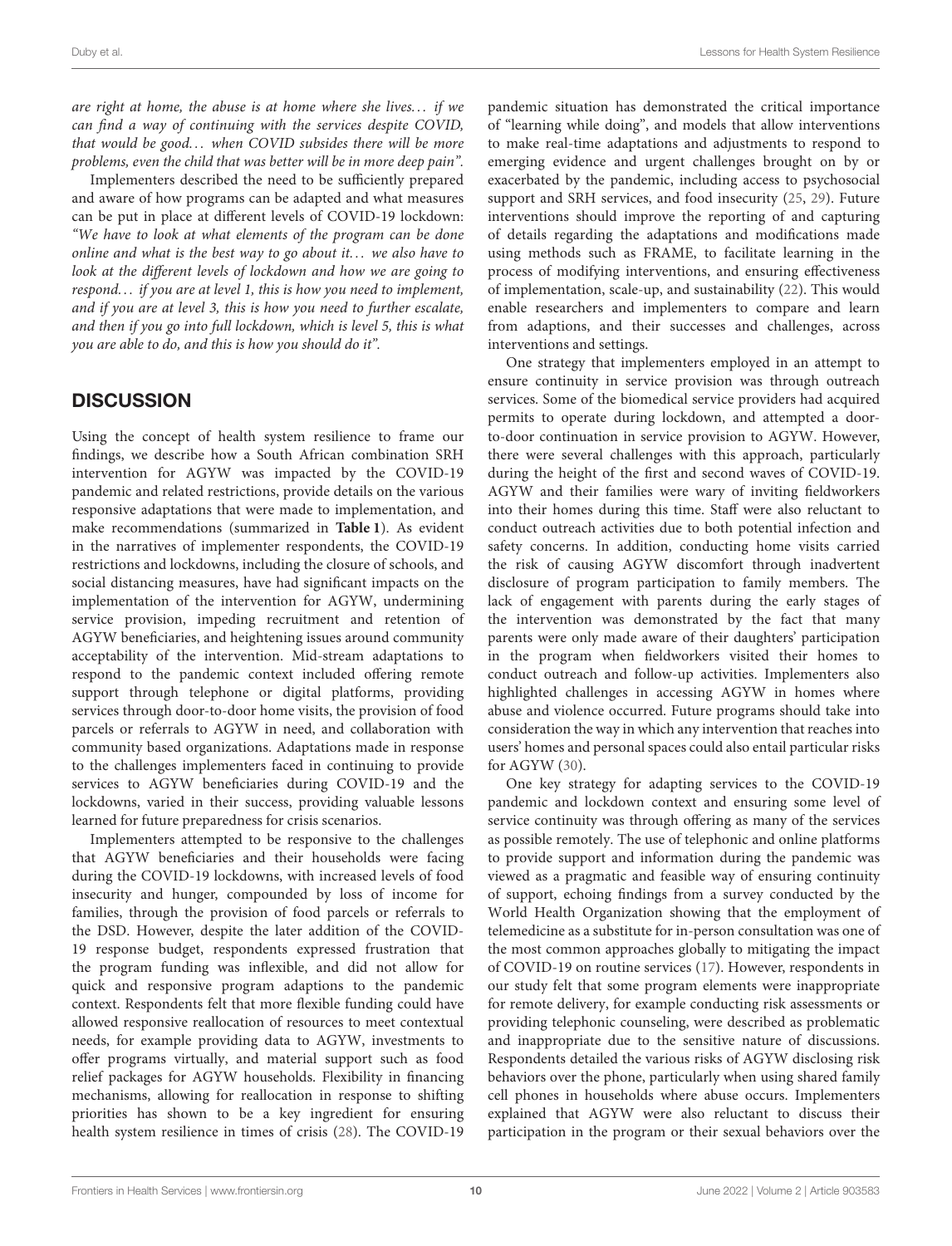<span id="page-10-0"></span>

| Area of adaptation                                                             | <b>Reasons for adaptation</b>                                                                                | What could no longer occur                                                                                                        | Adaptation/modification made                                                                                                                                                                                                        | Successes and challenges of adaptation                                                                                                                                                                                                                                                                                                                                                                      | Recommendations                                                                                                                                                                                                                                                                                                                                                                                                        |
|--------------------------------------------------------------------------------|--------------------------------------------------------------------------------------------------------------|-----------------------------------------------------------------------------------------------------------------------------------|-------------------------------------------------------------------------------------------------------------------------------------------------------------------------------------------------------------------------------------|-------------------------------------------------------------------------------------------------------------------------------------------------------------------------------------------------------------------------------------------------------------------------------------------------------------------------------------------------------------------------------------------------------------|------------------------------------------------------------------------------------------------------------------------------------------------------------------------------------------------------------------------------------------------------------------------------------------------------------------------------------------------------------------------------------------------------------------------|
| Recruitment and demand<br>creation                                             | Restrictions on gatherings,<br>social distancing measures                                                    | No community-based recruitment<br>events                                                                                          | - Household door to door visits<br>- Events replaced by<br>printed materials                                                                                                                                                        | Challenges:<br>- Fear of infection and safety concerns<br>amongst both families and staff during<br>household visits                                                                                                                                                                                                                                                                                        | - More effective use of online platforms to<br>deliver and provide psycho-social support<br>that do not involve costs or data                                                                                                                                                                                                                                                                                          |
| Programs offered in<br>educational institutions<br>(schools and TVET colleges) | Closure of educational<br>institutions                                                                       | No non-curricular activities<br>permitted in classroom contact time<br>When schools were open, classes<br>reduced to 50% capacity | - Helping with COVID-19 screening<br>of learners<br>- Assisting with sanitization<br>awareness<br>- Helping to enforce adherence to<br>social distancing measures                                                                   | Challenges:<br>- Resistance from school staff to<br>extra-curricular programme activities due to<br>lost teaching time<br>- Limited opportunities to engage with<br>parents<br>Success:<br>- Provided entry point to schools, and<br>opportunity to access AGYW                                                                                                                                             | expenditure for beneficiaries.<br>Provide psychosocial services outside of<br>the home if COVID-19 restrictions allow and<br>if safety protocols can be followed.<br>- Provide AGYW with airtime and data.<br>Provide toll-free phone helplines, zero-rated<br>instant messaging and data-free websites                                                                                                                |
| Risk assessments/screenings,<br>follow-up assessments                          | Social distancing measures,<br>lockdowns                                                                     | No face-to-face screening or<br>limited face to face interactions                                                                 | - Screenings conducted remotely<br>- Attempts to follow up with<br>beneficiaries telephonically                                                                                                                                     | Challenges:<br>- Fear of infection during household visits<br>- Inadvertent disclosure of AGYW<br>participation to parents through shared<br>household phones and lack of privacy in<br>homes, creating conflict in homes<br>- Problems with telephonic contact due to<br>database issues<br>Sensitive nature of questions, not possible<br>to build rapport or provide necessary<br>support over the phone | to provide SRH information, health and<br>programme activities to those who need it.<br>- Provide skills training to enable AGYW to<br>engage and communicate safely and<br>effectively in digital spaces.<br>- Community engagement, supportive<br>relationships with civil society and<br>community based organizations.<br>- Collaboration, proactive relationship                                                  |
| Health service provision                                                       | Restrictions on gatherings,<br>social distancing measures,<br>lockdowns, restrictions on<br>public transport | Limited access to clinic-based<br>service provision of contraceptives,<br>HIV testing, PrEP.<br>No mass HIV testing events        | - Mobile services offered out of<br>mobile unit<br>- Outreach services door to door                                                                                                                                                 | Challenges:<br>- AGYW fear clinics due to infection and<br>waiting times<br>- AGYW fear of mobile units<br>- Difficulty getting to facilities due to public<br>transport restrictions, staff shortages due to<br>infection and having to quarantine<br>Success:<br>- Continuity of some health service provision<br>to AGYW willing to access approachable<br>mobile units and outreach services            | building and meaningful engagement<br>between the private sector, civil society and<br>government service providers, through<br>formalized multisectoral partnerships<br>Conduct individual, social, and<br>environmental risk factor assessments for<br>individual AGYW before conducting SRH,<br>psychosocial or risk assessments<br>telephonically, with special precautions<br>taken to ensure privacy, safety and |
| Behavioral and structural<br>services                                          | Restrictions on gatherings,<br>social distancing measures,<br>lockdowns                                      | No group-based activities, support<br>groups, peer education sessions,<br>self-defense classes, or recreational<br>activities     | - Offering psychosocial support<br>and counseling remotely or door<br>to door<br>- Providing SRH information to and<br>engaging with AGYW on social<br>media platforms, WhatsApp<br>groups                                          | Challenges:<br>- AGYW resistant to follow COVID-19 safety<br>procedures or wear masks<br>- AGYW loss of interest in programs<br>- AGYW without personal phones or<br>sufficient data<br>- Limited network in some areas                                                                                                                                                                                     | confidentiality when working with young<br>people deemed "at risk".                                                                                                                                                                                                                                                                                                                                                    |
|                                                                                |                                                                                                              |                                                                                                                                   | - Some organizations offering data<br>bundles, toll-free counseling<br>hotlines, and reverse billing<br>support service<br>- One-on-one counseling through<br>scheduled appointments<br>- When permitted, small<br>group activities | - AGYW discomfort discussing sensitive<br>issues over phone<br>- Not possible to ensure confidentiality<br>over phone<br>Success:<br>- Improved staff literacy with online platforms<br>and remote working methods<br>- Continuity of programs for AGYW by<br>conducting programs and services remotely                                                                                                     |                                                                                                                                                                                                                                                                                                                                                                                                                        |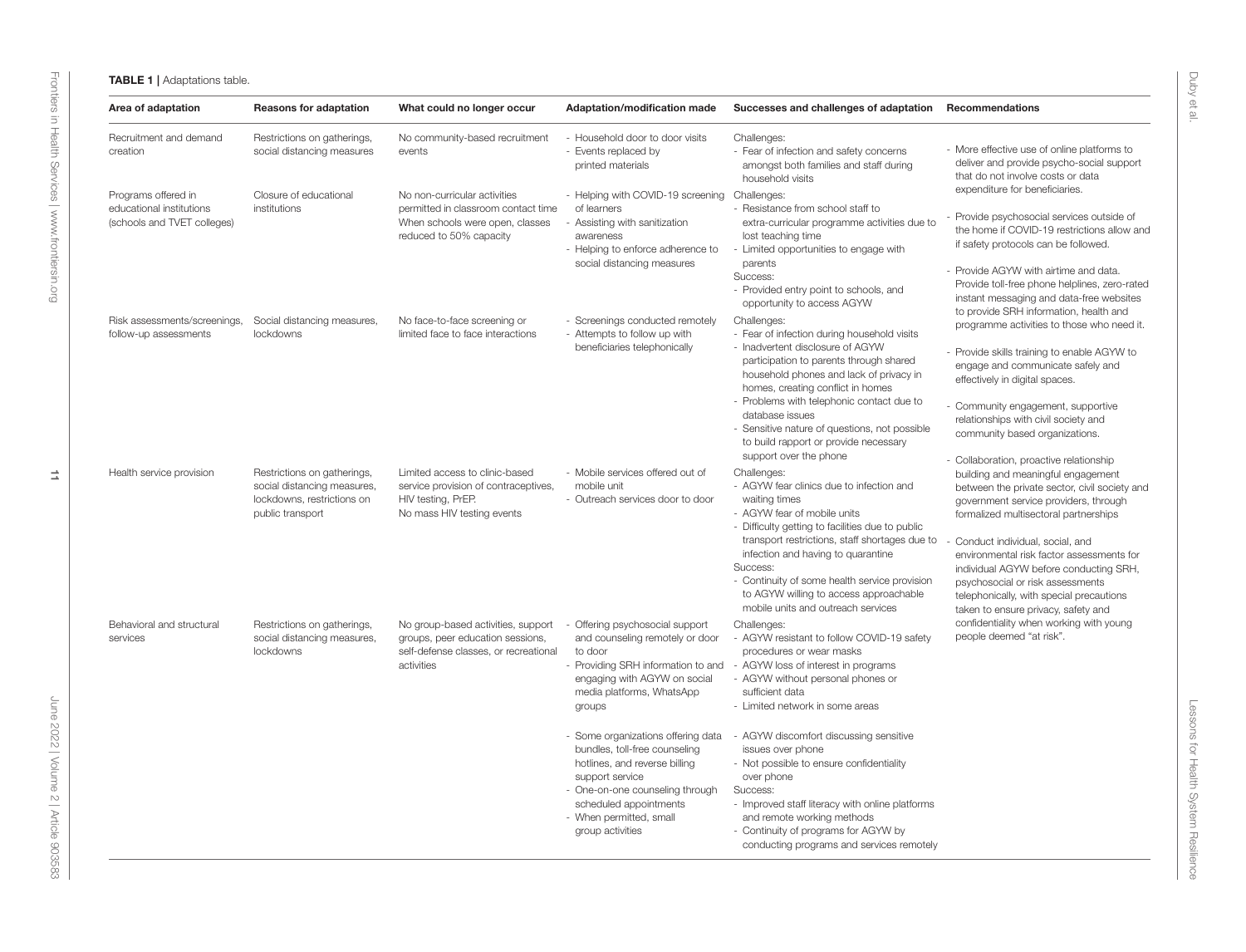phone, due to fear that parents might overhear the discussion. SRH is a sensitive area, requiring high levels of confidentiality in order to maintain privacy and safety of AGYW; breaches in confidentiality or inadvertent disclosure can result in conflict or loss of support from parents/caregivers, or even violence [\(30\)](#page-13-26). This is particularly the case for issues such as AGYW use of contraceptives or PrEP, which parents may not condone [\(30\)](#page-13-26). There is strong evidence that risk assessment and psychosocial support interventions can be conducted safely and effectively through telehealth means, and that in some cases young people even disclose more information over the phone than they typically would during in-person sessions. However, the bulk of this evidence comes from high-income countries where digital literacy and access to technology are likely to differ from the South African context [\(31\)](#page-13-27). In resource restricted settings where phones are likely to be shared between family members, the potential for SRH interventions to deliver information on contentious topics or relating to sensitive personal information telephonically needs to be carefully considered. There may be potential to inadvertently exacerbate risk in cases where AGYW have restricted access to safe and confidential spaces, and live in home environments where they cannot safely seek support and advice telephonically [\(30,](#page-13-26) [32\)](#page-13-28). Individual, social, and environmental risk factors for individual AGYW need to be taken into account when conducting SRH, psychosocial or risk assessments telephonically, with special precautions taken to ensure privacy, safety and confidentiality when working with young people deemed "at risk" [\(31,](#page-13-27) [33\)](#page-13-29).

Given the context of restrictions imposed by COVID-19 regulations, the need for remote support has increased. The use of online platforms to provide support and information during the COVID-19 pandemic was a critical means of ensuring continuity of support. The potential for online support or "e-mentoring" in resource-constrained settings has been highlighted elsewhere [\(34\)](#page-13-30). Formal e-mentoring via digital platforms has been shown to be a viable and pragmatic solution for ensuring continuity and access to psychosocial support for adolescents and young people in the COVID-19 pandemic context [\(34\)](#page-13-30). Digitally based services can work toward tailoring service provision toward the choices, preferences, and agency of AGYW as users [\(13\)](#page-13-31). Digital heath, support and mentoring platforms could also have the potential to support AGYW to build skills for self-care and increase autonomy in health-seeking behavior. AGYW can be empowered with the tools, information and opportunities to identify their own health needs, and access appropriate interventions enabling them to take an active part in decisionmaking about their own health, thereby promoting self-reliance and autonomy [\(14,](#page-13-11) [33,](#page-13-29) [35,](#page-13-32) [36\)](#page-13-33).

Evidence showing the potential for digital health and support to advance accessible, equitable, affordable, quality health care and psychosocial support to populations at scale is strong [\(14,](#page-13-11) [33\)](#page-13-29). However, as illustrated in the findings from our study, where respondents described a key barrier to AGYW accessing remote support being the requirement of paying for data/airtime, AGYW in these communities may face disproportionate difficulty in accessing mobile and digital technologies [\(33\)](#page-13-29). Our findings have shown that in addition to offering programs online, AGYW need to be provided with airtime and data to ensure these costs do not need to be absorbed by struggling households, especially with the high data costs in South Africa. Providing toll-free phone helplines, zero-rated instant messaging and datafree websites would enable free and easy access to important accurate information about SRH, education, health and program activities to those who need it. Notably, in the period just after data was collected for this study, some of the implementers had started providing toll-free counseling hotlines, and deployed a reverse billing support service offering information on topics including COVID-19 and the community response, adherence to medication (for HIV, TB, STIs and non-communicable diseases), gender based violence, accessing post-violence care services, and promoting safer sex and harm reduction practices. Assisting young people in resource-constrained settings with technology to access digital support, designed in a user-centered manner that considers the digital literacy skills and technology accessibility of individuals, is also a prerequisite [\(33\)](#page-13-29). In order to promote universal access to digital technologies and address inequities based on gender and socioeconomic factors, there needs to be increased investments in digital technology and internet infrastructure, alongside programs to improve digital literacy amongst the most marginalized and vulnerable AGYW [\(13,](#page-13-31) [14\)](#page-13-11).

The COVID-19 pandemic has demonstrated the importance of flexible approaches to health care delivery and accelerating the introduction of innovative service modalities. We need to ensure that the urgency of responding to the pandemic crisis does not impede change processes in the non-pandemic setting [\(28,](#page-13-24) [37\)](#page-13-34). The rapid shift toward providing digital health interventions has provided an opportunity to address some of the existing geographic and socio-behavioral barriers in accessing SRH and psychosocial services, and innovatively transform existing health systems and improve services and healthcare [\(7,](#page-13-6) [38\)](#page-14-0). The benefits of remotely delivered technology-driven services may be of particular benefit to the most vulnerable, marginalized, and hard-to-reach adolescents and young people, who currently face many barriers to accessing care and support [\(7,](#page-13-6) [38\)](#page-14-0). For AGYW, this shift may enable increased access to appropriate and tailored SRH care, including HIV prevention and treatment, and contraceptives [\(7\)](#page-13-6).The COVID-19 context has increased momentum for innovative health system adaptations, and illustrated the potential for digital technologies to address some issues of equity and access to SRH services. In the process, AGYW have been supported to access healthcare conveniently and safely, therefore contributing to positive SRH outcomes. However, not everyone has equal access to the digital space, or has the necessary skills or digital literacy to effectively engage with and use it [\(7,](#page-13-6) [13,](#page-13-31) [30\)](#page-13-26). In addition to the provision of technology, with which to access these online platforms, it would be beneficial to provide skills training to enable young people to engage and communicate safely and effectively in these digital spaces. This would ensure that digital infrastructure can be expanded in a way that ensures that digital inequalities are not exacerbated [\(34,](#page-13-30) [38\)](#page-14-0).

Our findings illustrate various challenges relating to ensuring parental and community acceptability and buy-in of the intervention linked to the context of COVID-19 lockdowns, as opportunities for community events were limited. However,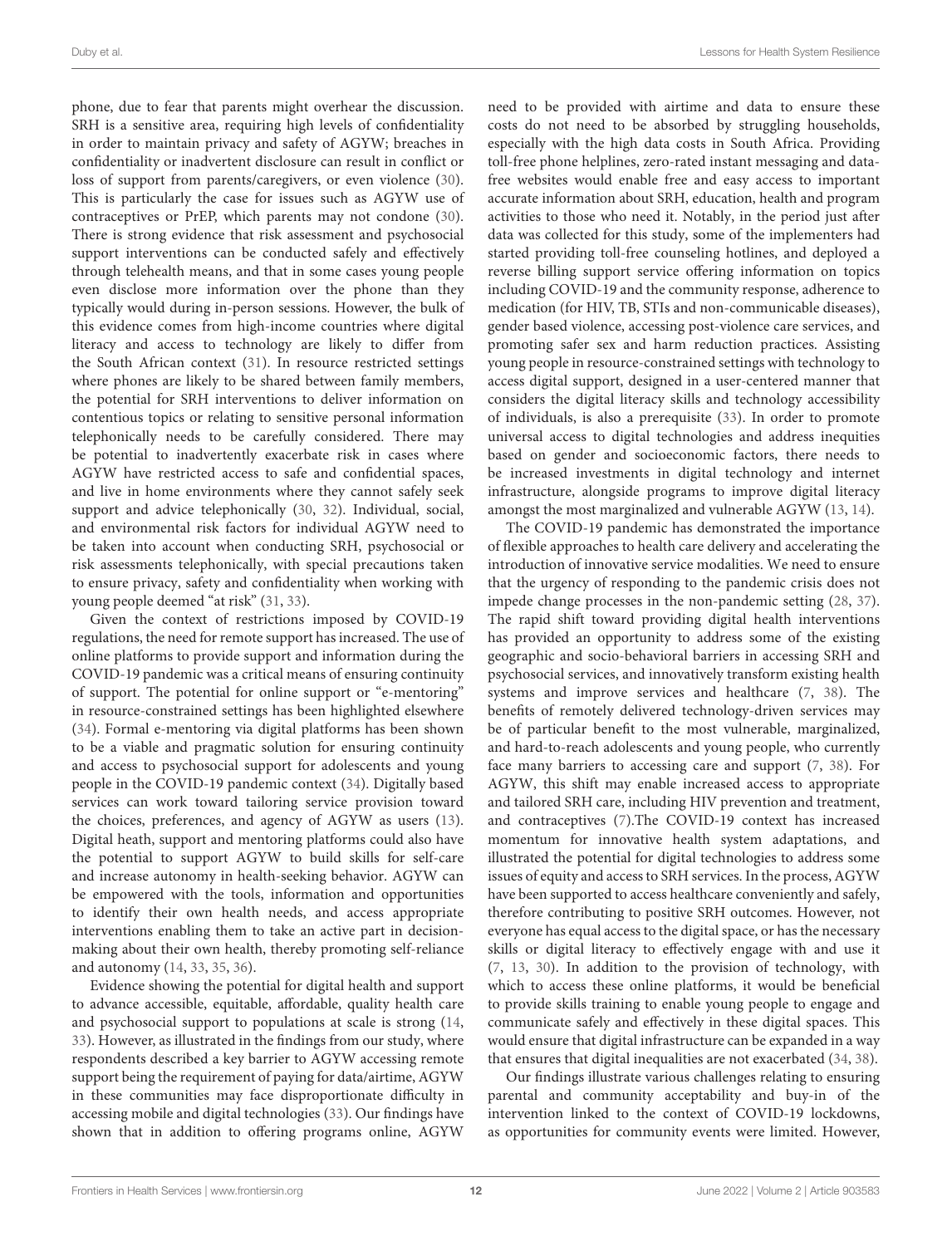one successful mechanism for engaging with communities during this time was through implementers' collaboration with Community Action Networks (CANs). CANs are self-organized neighborhood networks comprising local residents, businesses and civil society organizations, engaged in rapid, communityled responses to COVID-19 [\(39\)](#page-14-1). Community engagement can help to bolster resilience of health systems and services, and community health workers can enhance a system's capacity to respond to crises situations such as COVID-19 [\(40\)](#page-14-2). However, as seen in the narratives of respondents in this study, the health and safety of community based workers during pandemic situations is a critical consideration. Supportive relationships with civil society and community based organizations, such as intervention implementers' collaboration with CANs, can help to ensure continuity in service provision, and rapid response to community needs [\(39,](#page-14-1) [40\)](#page-14-2). Collaboration between key stakeholders including coordination of activities, proactive relationship building and meaningful engagement between private sector, civil society and government service providers, through formalized multisectoral partnerships may help to limit disruptions in health service access, and build health system resilience in the longer term. This approach can assist in safeguarding continued access to services even during crises such as during the constraints of the COVID-19 pandemic [\(14,](#page-13-11) [23,](#page-13-20) [28,](#page-13-24) [32,](#page-13-28) [37\)](#page-13-34).

A limitation of this study is that data was collected during the early phase of the grant period. As there was a staged rollout of various services and interventions, not all the intervention components were yet being widely implemented at the time of the data collection. Since data collection was conducted at one time-point in the implementation of the intervention, as per the design of process evaluation studies, we were not necessarily able to capture all the mid-stream adaptations made by implementers. To address this limitation in the evaluation, implementers were provided with the opportunity to provide feedback on the evaluation, and to furnish details on any midstream adaptations or modifications that had not been captured during the evaluation process. Finally, details on intervention adaptations were collected after the fact, and not systematically recorded during implementation.

# **CONCLUSIONS**

Evidence of the disruptions to AGYW healthcare access during the COVID-19 pandemic and lockdowns, and the national health system crisis brought about by the pandemic, highlight how critical it is for interventions, programs and health systems to be flexible enough to respond and adapt in order to remain resilient in the face of multiple stressors, and for service providers to adopt sustainable and innovative strategies and platforms to ensure the continued delivery of SRH and psychosocial services to AGYW in South Africa [\(14,](#page-13-11) [19,](#page-13-16) [41\)](#page-14-3). It is important to develop innovative ways to ensure AGYW's access to health, social protection and educational interventions during situations like the pandemic. Without continuity of SRH and psychosocial support services during emergencies such as the COVID-19 pandemic, any gains achieved in SRH indicators will be reversed, leading to rising HIV infection, teenage pregnancies and other negative health outcomes, and thus further exacerbating the vulnerability of AGYW [\(19\)](#page-13-16). The AGYW intervention provides a model for assessing health system resilience, and the ability of actors within this system to adapt and respond to a crisis situation. Evidence shows that resilient health systems are those that entail comprehensive responses, and include elements to address health and wellbeing, but also social and economic challenges, at the individual and household level [\(25\)](#page-13-21). From the initial conceptualization, the intervention was designed to be comprehensive, comprising biomedical, behavioral and structural services. By modifying aspects of service provision, implementers were able, to a certain extent, to provide context appropriate services and support to AGYW beneficiaries. The findings from our study can help to inform efforts to provide uninterrupted and continuous services to AGYW, ensuring that SRH interventions and psychosocial programs can withstand pandemic situations.

# DATA AVAILABILITY STATEMENT

The datasets presented in this study can be found in online repositories. The names of the repository/repositories and accession number(s) can be found below: [https://www.samrc.ac.](https://www.samrc.ac.za/intramural-research-units/HealthSystems-HERStory) [za/intramural-research-units/HealthSystems-HERStory.](https://www.samrc.ac.za/intramural-research-units/HealthSystems-HERStory)

# ETHICS STATEMENT

The study protocol and methods were reviewed and approved by the South African Medical Research Council Research Ethics Committee. The participants provided informed consent to participate in this study.

# AUTHOR CONTRIBUTIONS

ZD was the principal study investigator of the qualitative study component, performed analysis of data, and led the manuscript writing. BB was a co-analyst and contributed to writing the manuscript. CF was a co-analyst and conducted reviews of the manuscript. KJ and DG were co-investigators of the study and conducted reviews of the manuscript. CW, KM, and AA were involved in implementation of the intervention, and provided valuable input on the manuscript. CM was a coprincipal investigator analyst and contributed to writing the manuscript. All authors contributed to the article and approved the submitted version.

# FUNDING

This research has been supported by the Networking HIV and AIDS Community of Southern Africa (NACOSA).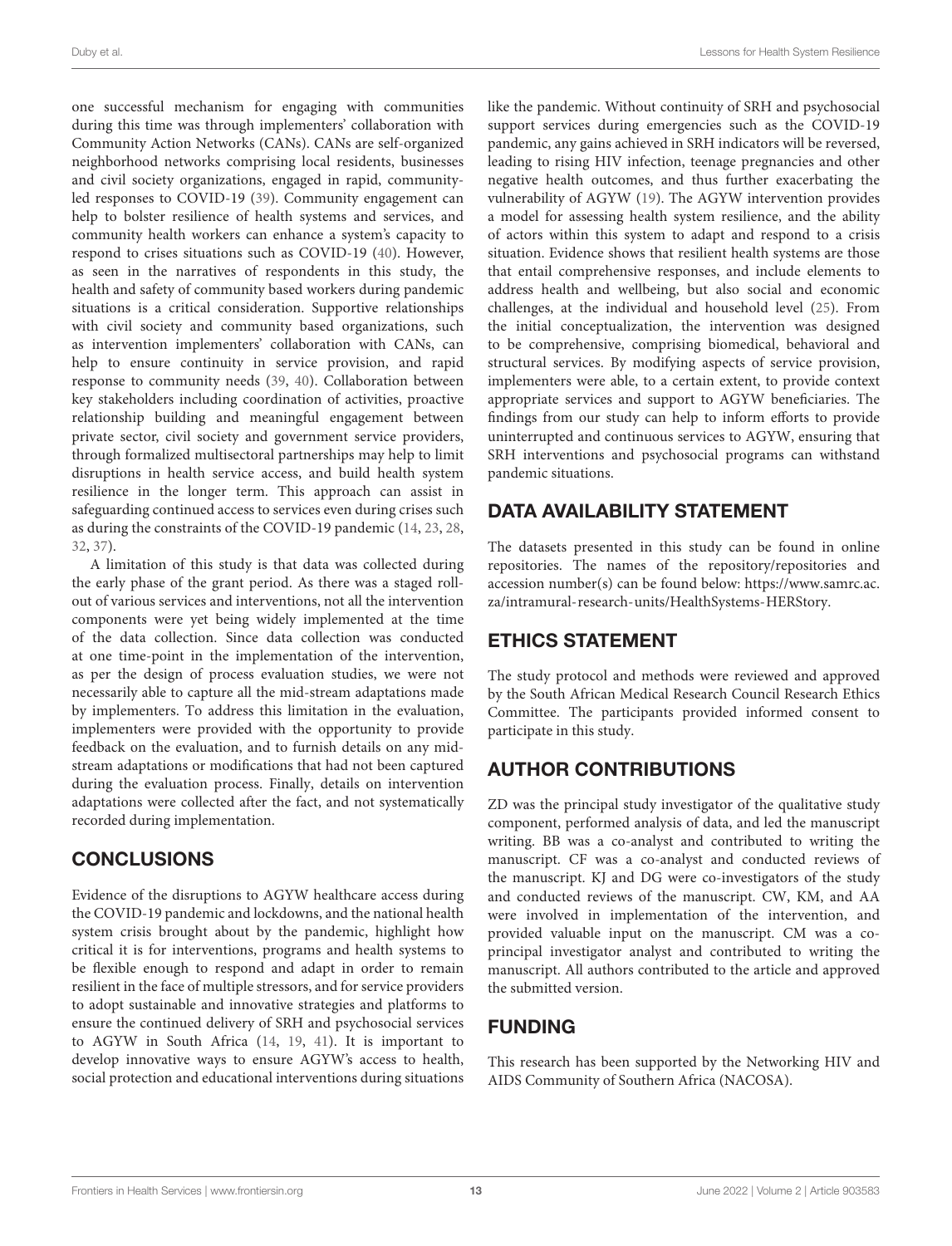#### **REFERENCES**

- <span id="page-13-0"></span>1. Donenberg GR, Atujuna M, Merrill KG, Emerson E, Ndwayana S, Blachman-Demner D, et al. An individually randomized controlled trial of a motherdaughter HIV/STI prevention programme for adolescent girls and young women in South Africa: IMARA-SA study protocol. BMC Public Health. (2021) 21:1708. doi: [10.1186/s12889-021-11727-3](https://doi.org/10.1186/s12889-021-11727-3)
- <span id="page-13-1"></span>2. DBE. Reducing Teenage Pregnancy in South Africa – The Role of the Department of Basic Education in Addressing Learner Pregnancy. Portfolio Committee on Basic Education. South African Parliament, September 2021. Department of Basic Education (2021). Availabl online at: [https://pmg.org.za/](https://pmg.org.za/committee-meeting/33580/) [committee-meeting/33580/](https://pmg.org.za/committee-meeting/33580/)
- <span id="page-13-2"></span>3. SANAC. Let our Actions Count: South Africa's National Strategic Plan (NSP) for HIV, TB and STIs 2017–2022. Pretoria: South African National AIDS Council (2017).
- <span id="page-13-3"></span>4. UNAIDS. 90-90-90: An Ambitious Treatment Target to Help End the AIDS Epidemic. Joint United Nations Programme on HIV/AIDS (UNAIDS) (2014). p. 1–40.
- <span id="page-13-4"></span>5. Mathews C, Cheyip M, Beauclair R, Puren A, Lombard C, Jonas K, et al. HIV care coverage among HIV-positive adolescent girls and young women in South Africa: results from the HERStory study. South Afr Med J. (2021) 111:460–8. doi: [10.7196/SAMJ.2021.v111i5.15351](https://doi.org/10.7196/SAMJ.2021.v111i5.15351)
- <span id="page-13-5"></span>6. Riley T, Sully E, Ahmed Z, Biddlecom A. Estimates of the potential impact of the COVID-19 pandemic on sexual and reproductive health in low- and middle-income countries. Int Perspect Sex Reprod Health. (2020) 46:73–6. doi: [10.1363/46e9020](https://doi.org/10.1363/46e9020)
- <span id="page-13-6"></span>7. Chattu VK, Lopes CA, Javed S, Yaya S. Fulfilling the promise of digital health interventions (DHI) to promote women's sexual, reproductive and mental health in the aftermath of COVID-19. Reprod Health. (2021) 18:112. doi: [10.1186/s12978-021-01168-x](https://doi.org/10.1186/s12978-021-01168-x)
- <span id="page-13-7"></span>8. Alpalhão M, Filipe, P. The impacts of isolation measures against SARS-CoV-2 infection on sexual health. AIDS Behav. 24:2258–9. doi: [10.1007/s10461-020-02853-x](https://doi.org/10.1007/s10461-020-02853-x)
- <span id="page-13-12"></span>9. Hall KS, Samari G, Garbers S, Casey SE, Diallo DD, Orcutt M, et al. Centring sexual and reproductive health and justice in the global COVID-19 response. Lancet. [\(2020\) 395:1175–7. doi: 10.1016/S0140-6736\(20\)](https://doi.org/10.1016/S0140-6736(20)30801-1) 30801-1
- <span id="page-13-9"></span>10. Banke-Thomas A, Yaya S. Looking ahead in the COVID-19 pandemic: emerging lessons learned for sexual and reproductive health services in low- and middle-income countries. Reprod Health. (2021) 18:248. doi: [10.1186/s12978-021-01307-4](https://doi.org/10.1186/s12978-021-01307-4)
- <span id="page-13-8"></span>11. Baral S, Rao A, Twahirwa Rwema JO, Lyons C, Cevik M, Kågesten AE, et al. Competing health risks associated with the COVID-19 pandemic and early response: a scoping review. medRxiv [Preprint]. (2021). doi: [10.1101/2021.01.07.21249419](https://doi.org/10.1101/2021.01.07.21249419)
- <span id="page-13-10"></span>12. Eghtessadi R, Mukandavire Z, Mutenherwa F, Cuadros D, Musuka G. Safeguarding gains in the sexual and reproductive health and AIDS response amidst COVID-19: the role of African civil society. Int J Infect Dis. (2020) 100:286–91. doi: [10.1016/j.ijid.2020.08.086](https://doi.org/10.1016/j.ijid.2020.08.086)
- <span id="page-13-31"></span>13. Krubiner C, O'Donnell M, Kaufman J, Bourgault S. Addressing the COVID-19 crisis's indirect health impacts for women and girls. In: CGD Working Paper 577. Washington, DC: Center for Global Development (2021). Available online at: [https://www.cgdev.org/publication/addressing-covid-19](https://www.cgdev.org/publication/addressing-covid-19-crisiss-indirect-health-impacts-women-andgirls) [crisiss-indirect-health-impacts-women-andgirls](https://www.cgdev.org/publication/addressing-covid-19-crisiss-indirect-health-impacts-women-andgirls)
- <span id="page-13-11"></span>14. Lopes CA, Allotey P, Remme M, Solomon A, Vijayasingham L, Chitiga M, et al. Beyond the Tyranny of the Urgent: Long-term Systemic and Intersectoral Reforms on Gender-related Health Barriers in COVID-19 Recovery TF1 – Global Health and Covid-19 Think20 Italy. (2021).
- <span id="page-13-13"></span>15. MIET AFRICA. The Impact of COVID-19 on Adolescents and Young People in the SADC Region. South Africa: MIET AFRICA (2021).
- <span id="page-13-14"></span>16. Seekings J. Bold promises, constrained capacity, stumbling delivery: the expansion of social protection in response to the Covid-19 lockdown in South Africa In: CSSR Working Paper, 456. Centre for Social Science Research, University of Cape Town (2020). Available online at: [http://cssr.uct.ac.za/pub/](http://cssr.uct.ac.za/pub/wp/456) [wp/456](http://cssr.uct.ac.za/pub/wp/456)
- <span id="page-13-15"></span>17. Pillay,Y., Pienaar, S., Barron, P., Zondi, T. (2021). Impact of COVID-19 on routine primary healthcare services in South Africa. South Afr. Med. J. 111, 714–719. doi: [10.7196/SAMJ.2021.v111i8.15786](https://doi.org/10.7196/SAMJ.2021.v111i8.15786)
- 18. Dorward J, Khubone T, Gate K, Ngobese H, Sookrajh Y, Mkhize S, et al. The impact of the COVID-19 lockdown on HIV care in 65 South African primary care clinics: an interrupted time series analysis. Lancet HIV. (2021) 8:e158–65. doi: [10.1016/S2352-3018\(20\)30359-3](https://doi.org/10.1016/S2352-3018(20)30359-3)
- <span id="page-13-16"></span>19. Otieno GO, Ouedraogo L, Nkurunziza T, Asmani C, Elamin H, Muriithi A, et al. Continuity of Essential Sexual and Reproductive Health Services During Covid-19 Pandemic in the Who African Region. PREPRINT (Version 1) available at Research Square (2021).
- <span id="page-13-17"></span>20. Peters R, Medina-Marino A, Celum C, Bekker L. P167 Impact of COVID-19 on adolescent girls and young women in a community-based HIV PrEP programme in South Africa. Sex Trans Infect. (2021) 97:A102. doi: [10.1136/sextrans-2021-sti.268](https://doi.org/10.1136/sextrans-2021-sti.268)
- <span id="page-13-18"></span>21. WHO. Maintaining the Provision and Use of Services for Maternal, Newborn, Child and Adolescent Health and Older People During the COVID-19 Pandemic: Lessons Learned From 19 Countries. Geneva: World Health Organization (2021).
- <span id="page-13-19"></span>22. Wiltsey Stirman S, Baumann AA, Miller CJ. The FRAME: an expanded framework for reporting adaptations and modifications to evidence-based interventions. Implementation Sci. (2019) 14:58. doi: [10.1186/s13012-019-0898-y](https://doi.org/10.1186/s13012-019-0898-y)
- <span id="page-13-20"></span>23. Kruk ME, Ling EJ, Bitton A, Cammett M, Cavanaugh K, Chopra M, et al. Building resilient health systems: a proposal for a resilience index. BMJ. (2017) 357:j2323. doi: [10.1136/bmj.j2323](https://doi.org/10.1136/bmj.j2323)
- 24. Barasa EW, Cloete K, Gilson L. From bouncing back, to nurturing emergence: reframing the concept of resilience in health systems strengthening. Health Policy Plan. (2017) 32:iii91–4. doi: [10.1093/heapol/czx118](https://doi.org/10.1093/heapol/czx118)
- <span id="page-13-21"></span>25. Haldane V, De Foo C, Abdalla SM, Jung AS, Tan M, Wu S, et al. Health systems resilience in managing the COVID-19 pandemic: lessons from 28 countries. Nat Med. (2021) 27:964–80. doi: [10.1038/s41591-021-01381-y](https://doi.org/10.1038/s41591-021-01381-y)
- <span id="page-13-22"></span>26. Birks M, Chapman Y, Francis K. Memoing in qualitative research: probing data and processes. J Res Nurs. (2008) 13:68–75. doi: [10.1177/1744987107081254](https://doi.org/10.1177/1744987107081254)
- <span id="page-13-23"></span>27. Duby Z, Jonas K, Bunce B, Bergh K, Maruping K, Fowler C, et al. Navigating education in the context of COVID-19 lockdowns and school closures: challenges and resilience among adolescent girls and young women in South Africa. Front Educ. (2022) 7:856610. doi: [10.3389/feduc.2022.856610](https://doi.org/10.3389/feduc.2022.856610)
- <span id="page-13-24"></span>28. Thomas S, Sagan A, Larkin J, Cylus J, Figueras J, Karanikolos M. Strengthening Health Systems Resilience: Key Concepts and Strategies. Copenhagen, Denmark: European Observatory on Health Systems and Policies (2020).
- <span id="page-13-25"></span>29. Blake S, Temin M, Abularrage T, Said N. Adolescent Girls and COVID-19: Mapping the Evidence on Interventions. New York, NY: Population Council, under the auspices of The Adolescent Girls Investment Plan (AGIP) (2021).
- <span id="page-13-26"></span>30. Bacchus LJ, Reiss K, Church K, Colombini M, Pearson E, Naved R, et al. Using digital technology for sexual and reproductive health: are programs adequately considering risk? Global Health Sci Pract. (2019) 7:507–14. doi: [10.9745/GHSP-D-19-00239](https://doi.org/10.9745/GHSP-D-19-00239)
- <span id="page-13-27"></span>31. Holland M, Hawks J, Morelli LC, Khan Z. Risk assessment and crisis intervention for youth in a time of telehealth. Contemp School Psychol. (2021) 25:12–26. doi: [10.1007/s40688-020-00341-6](https://doi.org/10.1007/s40688-020-00341-6)
- <span id="page-13-28"></span>32. Bekaert S, Azzopardi L. Safeguarding teenagers in a sexual health service during the COVID-19 pandemic. Sex Transm Infect. (2021) 98:219–21. doi: [10.1136/sextrans-2021-055055](https://doi.org/10.1136/sextrans-2021-055055)
- <span id="page-13-29"></span>33. Tran NT, Tappis H, Moon P, Christofield M, Dawson A. Sexual and reproductive health self-care in humanitarian and fragile settings: where should we start? Confl Health. (2021) 15:22. doi: [10.1186/s13031-021-00358-5](https://doi.org/10.1186/s13031-021-00358-5)
- <span id="page-13-30"></span>34. MacDonald M, Dellis A, Mathews S, Marco J-L. Implementing E-mentoring with care-experienced youth under "lock-down" – a South African experience. J Child Serv. (2020) 15:253–8. doi: [10.1108/JCS-07-2020-0032](https://doi.org/10.1108/JCS-07-2020-0032)
- <span id="page-13-32"></span>35. Otu A, Ukpeh I, Okuzu O, Yaya S. Leveraging mobile health applications to improve sexual and reproductive health services in Nigeria: implications for practice and policy. Reprod Health. (2021) 18:21. doi: [10.1186/s12978-021-01069-z](https://doi.org/10.1186/s12978-021-01069-z)
- <span id="page-13-33"></span>36. Ziebland S, Hyde E, Powell J. Power, paradox and pessimism: on the unintended consequences of digital health technologies in primary care. Soc Sci Med. [\(2021\) 289:114419. doi: 10.1016/j.socscimed.](https://doi.org/10.1016/j.socscimed.2021.114419) 2021.114419
- <span id="page-13-34"></span>37. Turner S, Botero-Tovar N, Herrera MA, Borda Kuhlmann JP, Ortiz F, Ramírez JC, et al. Systematic review of experiences and perceptions of